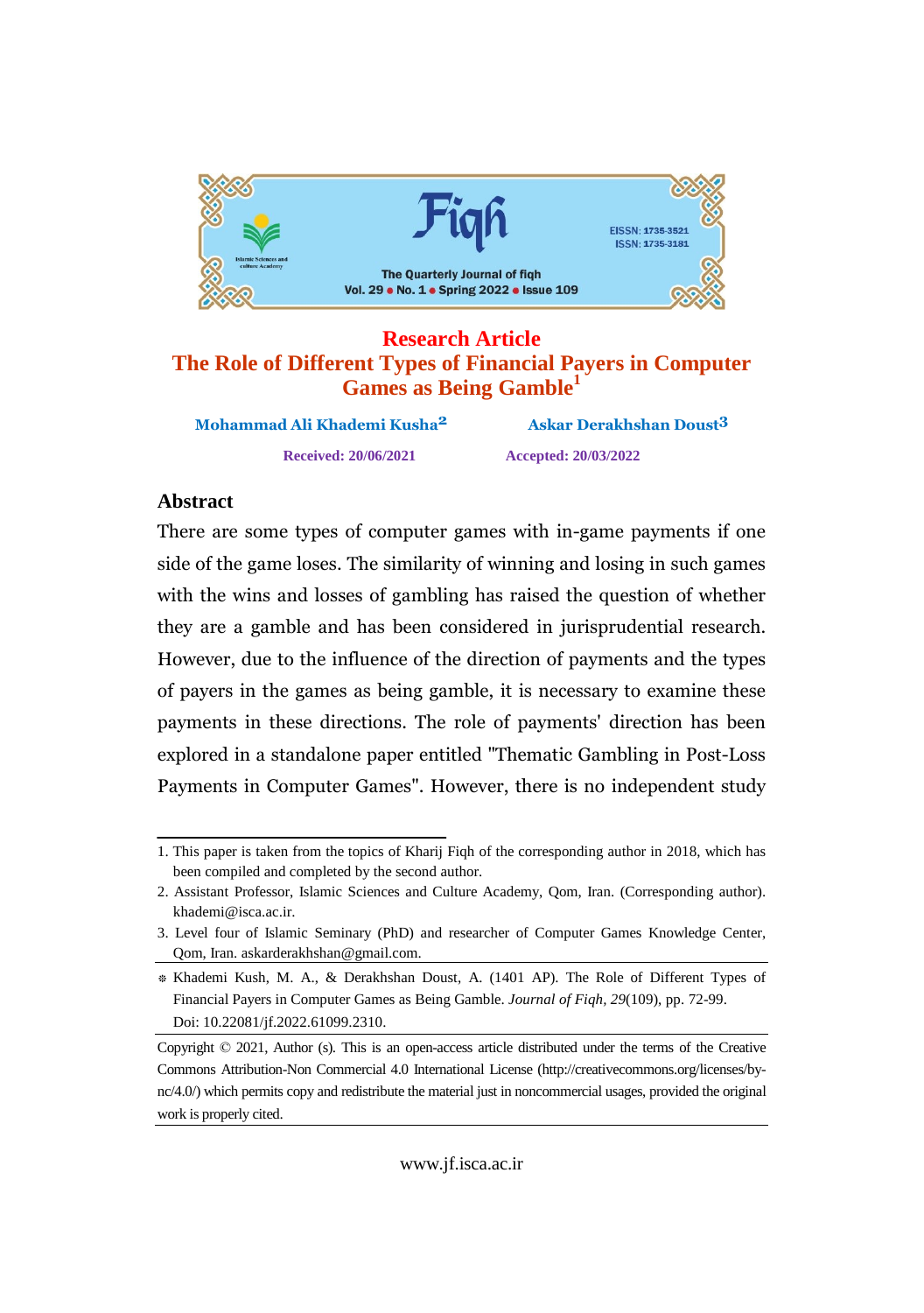on the role of different types of payers, which explains the role of payers in such games, despite their diversity and differences in their nature and role in the games as being gamble. The current study seeks to respond to the important demands of Islamic game makers in providing jurisprudential criteria for the design of payers and respond to the demands of a large number of Muslims who use computer games in order to avoid gambling. The result of the present study, through a jurisprudential study of the types of payers and an analytical study of four types of payers is as follows: 1. both sides of the game 2. One side of the game 3. Third party 4. software. To determine whether the first type and some cases of the fourth type are gamble, a method of applying the elements of gambling to the types of payers in computer games can be used.

#### **Keywords**

Computer games, gambling, payer, win and lose, wager.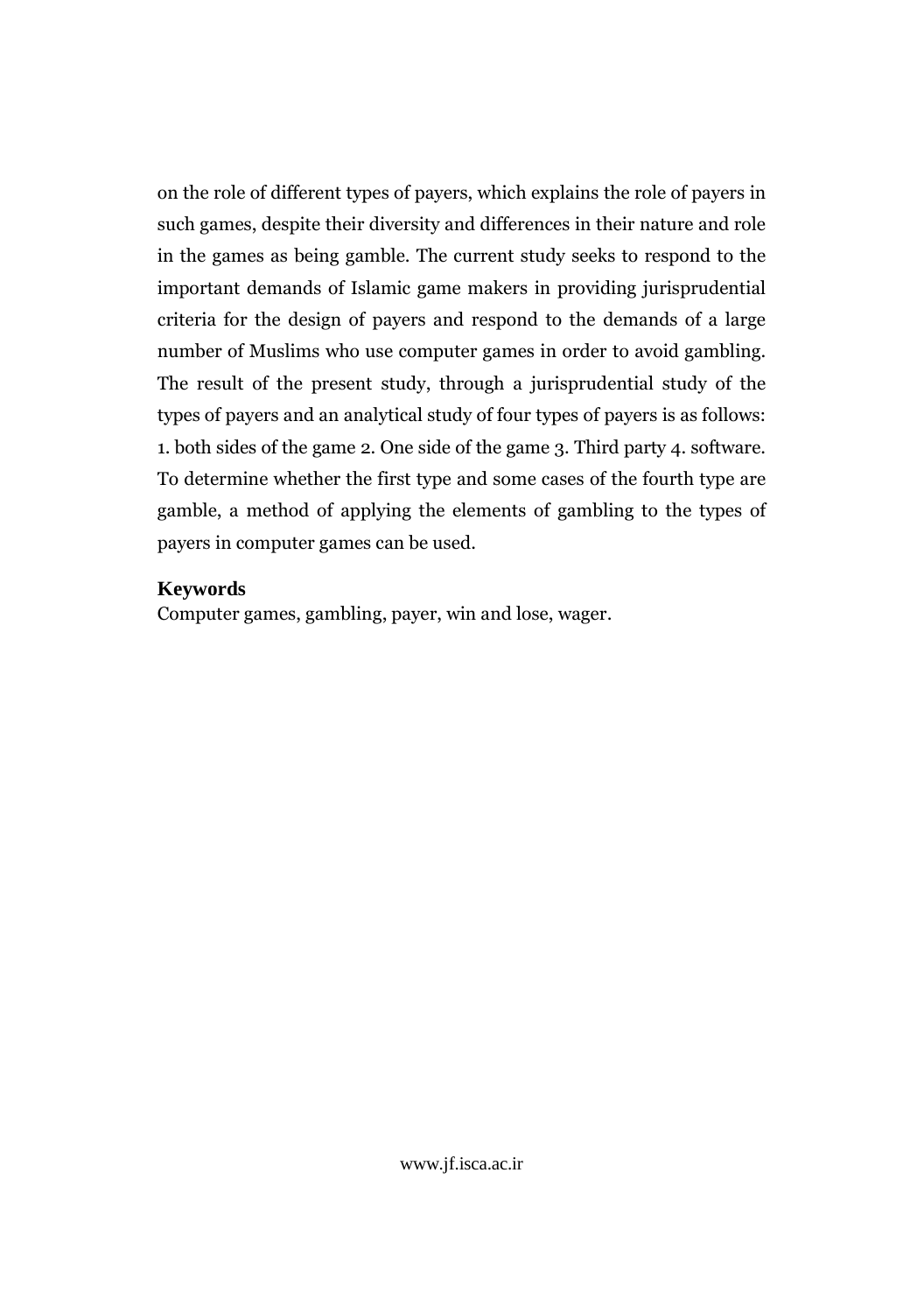

مقاله يژوهشي نقش انواع يرداختكنندامهاى مائي در قماربودن بازیهای رایانهای محمدعلی خادمیکوشا<sup>۲</sup> عسکر درخشان دو ست ۳ تاریخ پذیرش: ١٣٠٠/١٢/١٩ تاریخ دریافت: ١۴٠٠/٠٣/٢٠٠

# چکیده

نوعی از بازیهای رایانهای دارای پرداختهایی داخل بازی در صورت باختن یک ططرف بازی است. شباهت بـر د و باخت در چنین بازیهایی با برد و باختهای قمار، زمینه سؤال پیرامـون قمـاربودن آنهـا شـده و در تحقیقـات فقهـی مورد توجه قرار گرفته است، اما با توجه به تأثیر جهتِ پرداختها و انـواع پرداخت کننـدهها در قمـاربودن بازيهـا، لازم است این پرداختها از این جهات بررسی شود. نقش جهت پرداختها در مقالهای مستقل تحت عنوان «موضوع شناسی قمار در پرداختهای پس از باخت در بازیهای رایانهای» بررسی شده است، اما درباره نقش انـواع پرداخت کنندهها با وجود تنوع آنها و تفاوت ماهیت و نقش آنها در قماربودن بازیهای، پژوهشی مستقل کـه نقـش پرداخت کنندهها را در چنین بازیهایی تبیین کند وجود نـدارد. پـژوهش حاضـر درصـدد پاسـخ بـه مطالبـات مهـم بازیسازان اسلامی در ارائه ضوابط فقهی برای طراحی پرداخت کنندهها و پاسخ گویی بـه مطالبـه بخـش وسـیعی از مسلمانان مصرف کننده بازیهای رایانهای بهمنظور پرهیز از قمـاریبودن بازیهـا تـدوین شـده اسـت. نتیجـه تحقیـق حاضر با مطالعه فقهی انواع پرداخت کنندهها و بررسی تحلیلی چهار قسم پرداخت کننده: ۱. دو طرف بـازی ۲. یـک طرف بازی ۳. شخص ثالث ۴. نرمافزار؛ تعیین قماریبودن نوع اول و برخی حالتهای نـوع چهـارم بـا روش تطبیـق عناصر رکنی قمار بر اقسام پرداخت کننده در بازیهای رایانهای است.

### كليدواژهها

بازی رایانهای، قمار، پرداخت کننده، برد و باخت، مراهنه.

| ۱. این مقاله برگرفته از مباحث خارج فقه نویسنده مسـئول در سـال ۱۳۹۷ اسـت کـه توسـط نویسـنده دوم تنظـیم و<br>تكميل شده است. |                                                                                                                                                                  |
|---------------------------------------------------------------------------------------------------------------------------|------------------------------------------------------------------------------------------------------------------------------------------------------------------|
| khademi@isca.ac.ir<br>askarderakhshan@gmail.com                                                                           | ۲. استادیار پژوهشگاه علوم و فرهنگ اسلامی، قم، ایران (نویسنده مسئول).<br>۳. سطح چهار حوزه و پژوهشگر مرکز دانش بازیهای رایانهای، قم، ایران.                        |
| Doi:10.22081/jf.2022.61099.2310.                                                                                          | * خادمی کوشا، محمدعلی؛ درخشاندوست، عسکر. (۱۴۰۱). نقش انواع پرداخت کنندههای مالی در قمـاربودن بازی.های<br>رایانهای. فصلنامه علمی ـ پژوهشی فقه، ۱۹(۱۰۹)، صص ۷۲–۹۹. |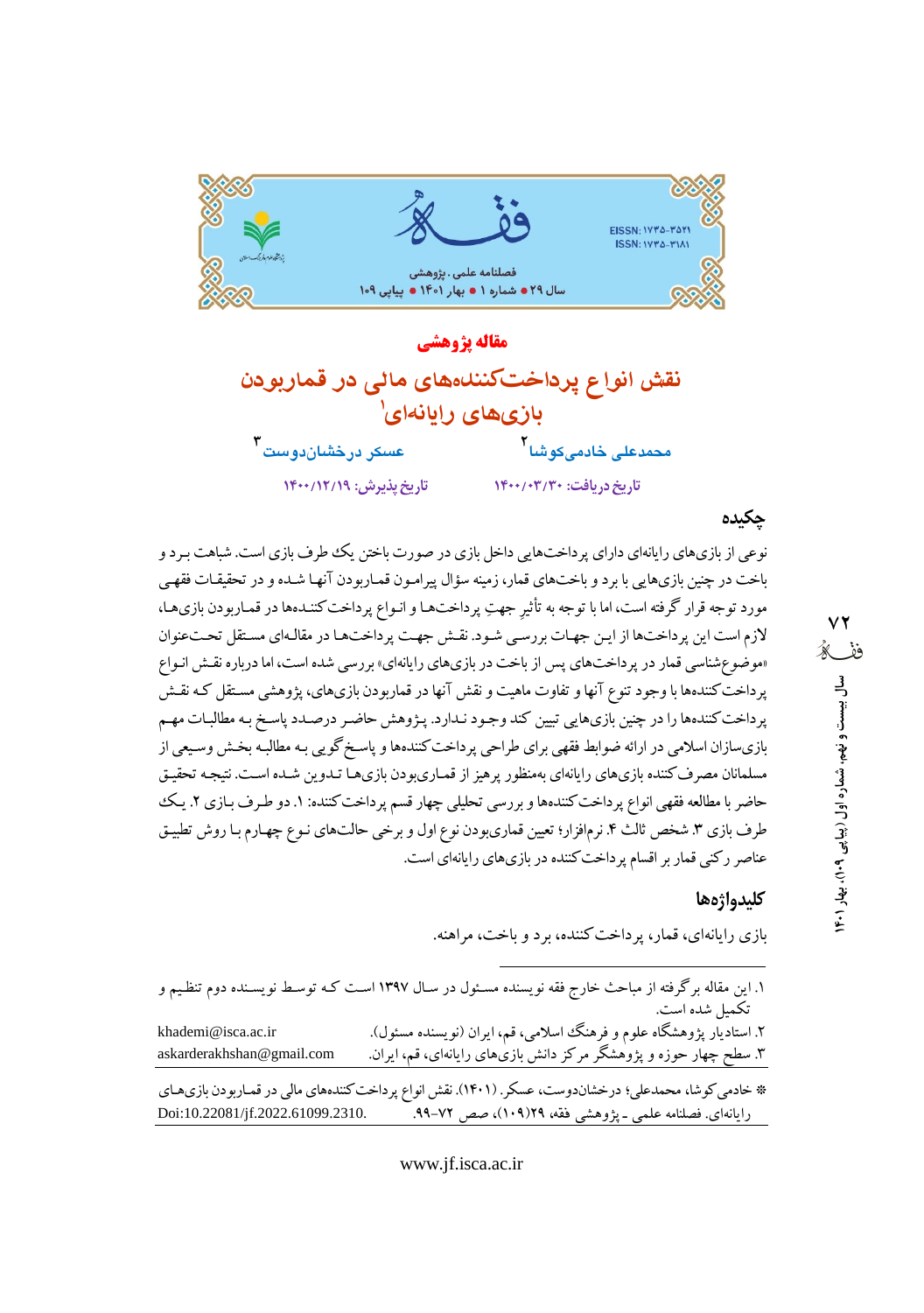امروزه بازی های رایانهای بخش گستر دهای از جمعت جهبان را در بخش هیایی از تولید تا مصرف بـه خـود درگيـر كـرده اسـت و بـه همـين دليـل ايـن نـوع بازي١هـا بـه جهـت سـودآوري فـراوان بـراي توليدکننــدگان، موردتوجـه کشـورها و شـرکت1عاي بـزرگ تولیدکننده قرار گرفته است. گردش مالی فراوان در اثر تولید و مصرف بازیهـا، انگیـزه قدرتمندی برای رقابت کشورها در تولید و ترویج این بازیها شده است. با گشودهشدن یای اقتصاد و کسب درآمد به بازیهای رایانهای، زمینه افزایش سؤالهای فقهی پیرامـون این بازیها فراهم آمد که مورد مطالبه عمومی دینداران است و پاسخ گویی آنها وظیفه فقه بژوهان است.

برای شناخت مسائل فقهی در بازیهای رایانـهای بایـد ایـن نـوع بازیها را بـه روش تحلیلی و با نگاه فقهی مورد مطالعه قرار داد تا با توجه به عناصر متنـوع تشـکیل(دهنده آن و ترکیب فراوانی که در ساختار این یدیده وجود داشته، با تجزیـه و تحلیـل آنهـا، بتـوان موضوعات مسائل فقهي آنها را شناسايي و مورد بررسي قـرار داد و عنـاوين فقهـي را بـر آنها تطبيق و احكام آنها را تبيين كرد.

گام آغازین برای تجزیه و تحلیل موضوع بازیهای رایانهای، تعریف آنها است ک با مراجعه به تعاریفی که از سوی دانشـمندان روانشناسـی و امـور تربیتـی (احمدونـد. ۱۳۹۰، ص ۳۹؛ هـارلوک، ۱۳۶۴، ص ۵) درباره بازی ارائـه شــده، پـس از جمع بنــدی و تطبیــق آنهــا بــر بازیهای رایانهای و با استفاده از نگاه تحلیلی به این موضوع عرفی امکانپذیر است و بـا این روش به این نتیجه می(سیم که بازی رایانهای نرمافـزاری بـرای سـرگرمی بـا داشـتن تعامل و قاعده و هدف داخلی، و غالباً دارای داستان و جلوههای هنری است (خادمی کوشا و دیگران، ۱۳۹۷).

بر اساس تعریف ارائهشده، پیـدا اسـت کـه از جملـه عناصـر بازیهـای رایانـهای کـه موجب تمایز آنها از سایر سرگرم ها شده و می توانید میورد بحث فقهبی قبرار گیبرد، عنصر «تعاملي بودن» است، و منظور از آن كنش و واكنش هـاي موجـود در داخـل بـازي بین کاربران با رایانه و کاربران با همدیگر در فضای رایانهای است.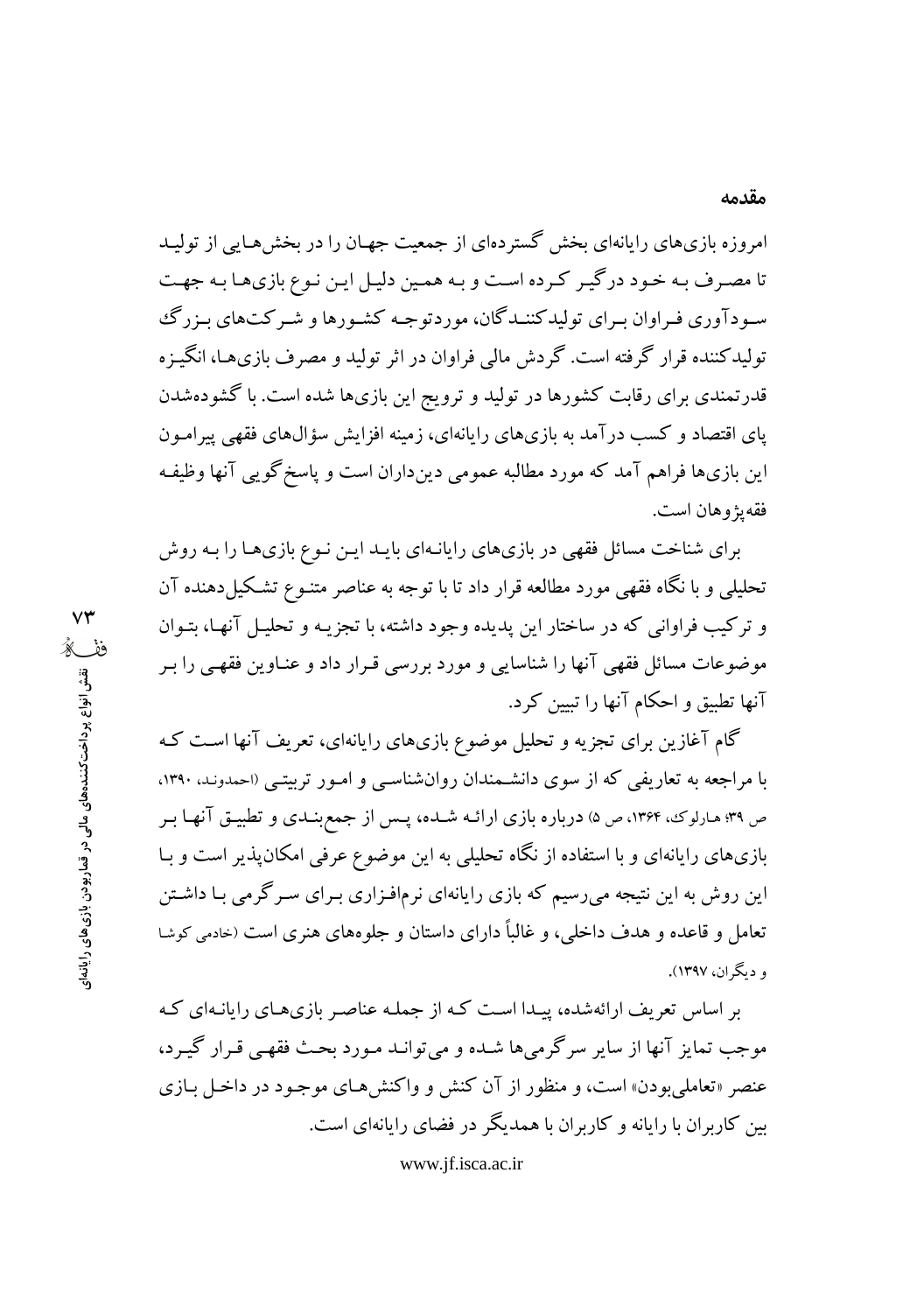یکی از مهمترین انواع تعامل در بازی رایانهای، تعامل مـالی اسـت کـه ضـمن ایجـاد جذابیت بیشتر، سؤال@ایی در افکار عمومی مطرح کرده است؛ از مسائل کلبی مربـوط بـه تعاملات مالی در بازیهای رایانهای که مورد ابتلا برای عوامل تولید تـا مصـرف بازیهـا است، مسئله وجود قمار در این تعاملات مالی است. این مسئله از آن جهت موردتوجه است که امروزه برخی از بازیهای رایانهای بهعنوان ابزار قمار مطـرح اسـت و برخـی از افعال بازیکن در بازیهای رایانهای می تواند در قماریشدن بازی نقش داشته باشد.

با توجه به عناصر متعدد در قماربودن پرداختهای مـالی در مسـابقات و سـرگرمیها (ادامه مقاله) بررسی قماربودن پرداختها در بازی رایانهای از ابعاد مختلف لازم است؛ بهطور مثال، جهت پرداختهـا (بـهمعناي اينكـه پرداخـت بابـت چيسـت) چـه نقشـي در قمـاربودن بازيهـا دارد، يكـبي از ابعــاد بحــث اســت كــه توسـط نگارنــده در مقالــه «موضوع شناسی قمار در پرداختهای پس از باخت در بازیهای رایانهای» در مجله جستارهای فقهی و اصولی، در سال ۱۳۹۹ ارائـه شـده اسـت. مقالـه حاضـر نيـز از جهـت دیگر، یعنی نقش انواع پرداخت کنندهها در تعیین قمـاربودن بـازی رایانـهای، بـه مطالعـه فقهي اين نوع بازيها پرداخته است.

سؤال اصلی که مقاله حاضر این است که انواع پرداخت کنندگان مـالی در بازیهـای رایانهای چه نقشی در قماربودن بازیهای رایانهای دارند. برای پاسخ بـه ایـن سـؤال ابتـدا بایــد تعریــف قمــار و عناصــر تشــکیلِ(دهنده آن تبیــین شــود و در مرحلــه دوم امکــان نقش آفرینی انواع پرداخت کنندهها در قماربودن انواع بازیها سنجیده شـود و در مرحلـه سوم، با مطالعه بازیهای رایانهای، انواع پرداخت کنندهها بهطور کامل شناسـایی شـود، و در مرحله چهارم، ماهیت آنها بهمنظور شناخت تحقق مفهوم قمـار و تطبیـق مفهـوم قمـار در همه اقسام موجود توسط پرداخت کنندهها بررسی شود.

# **۱. تعریف قمار و بیان عناصر رکنی آن**

برای اینکه یک بازی از نوع بازی قماری باشد یا دارای معاملاتی باشـد کـه صـدق قمـار می کند، باید قیود و شرایطی که در تحقق قمار نقش دارد بر آن بازی یـا تعـاملات مـالی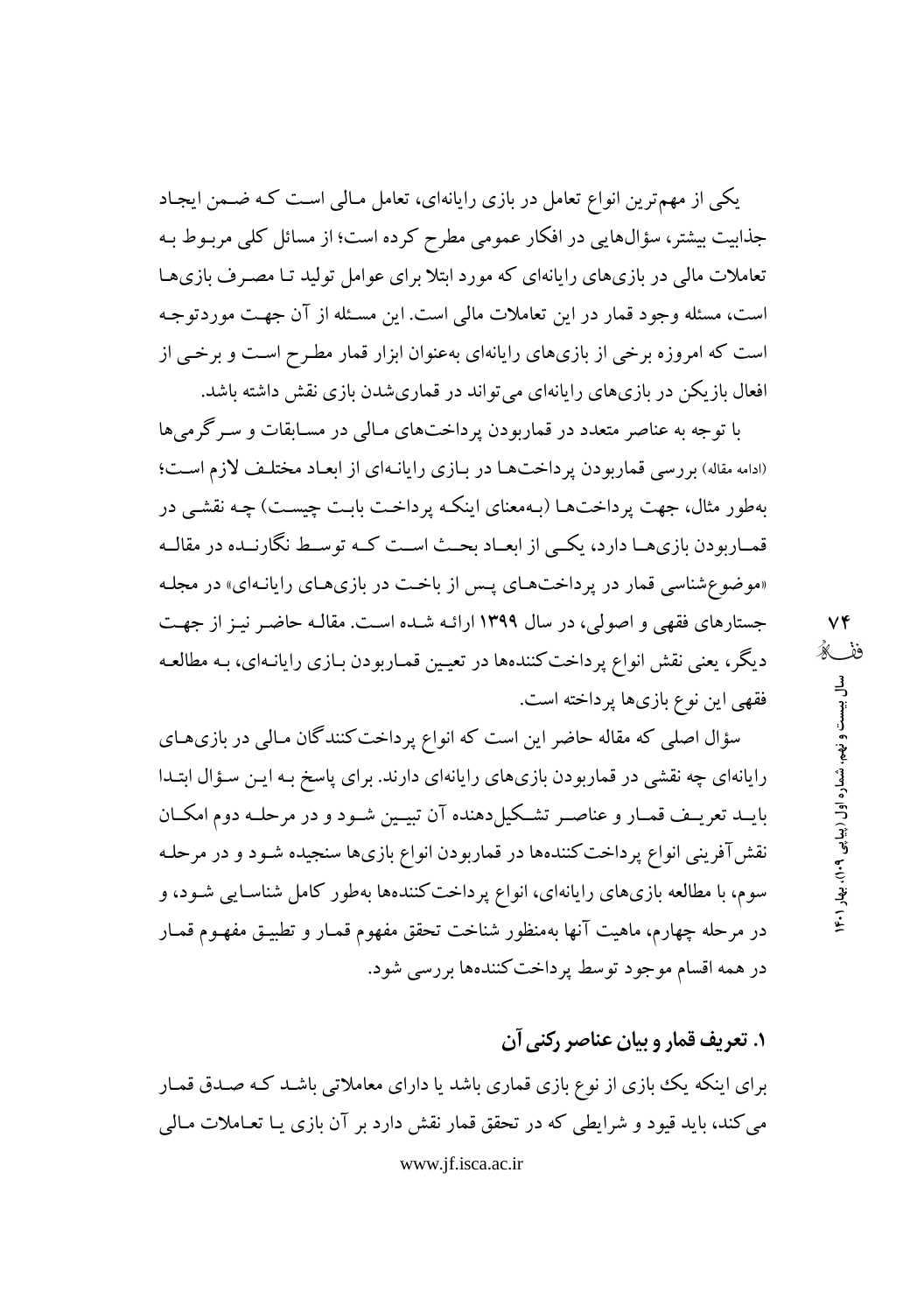مربوط به آن تطبیق داده شود. ازاین رو برای دقت در تطبیق قمار بر بازی رایانـهای، بایـد تعريف قمار با تفكيك عناصر تشكيل دهنده آن روشن شود.

در منابع فقهی، قمار از نوع مکاسب حرام (ابوالصلاح حلبی، ۱۴۰۳ق، ص ۲۸۱؛ سلار، ۱۴۰۴ق، ص ١٧٠؛ طوســي، ١۴٠٠ق، ص ٣۶٣؛ علامــه حلــي، ١۴١٣ق، ج٢، ص ١٨ ابن(هــره، ١۴١٧ق، ص ٣٩٩؛ ابن بــراج طرابلسي، ۱۴۰۶ق، ج۱، ص ۳۴۴) و بدون داشتن مفهوم اصطلاحی در فقه، از موضوعات عرفیي است که شناخت آن در فقه به عرف احاله داده می شود (میرزای شیرازی، ۱۴۱۲ق، ج۱، ص ۱۲۲؛ غروی نائینی، ۱۳۷۳ق، ج۱، ص ۱۵؛ خـویی، ۱۳۷۷، ج۱، ص ۵۶۸) و بـه همـین دلیـل بسـیاری از کتـب فقهی، خصوصاً متقدمان، تعریفی از قمار ارائه ندادهاند و حتی در بین اهل لغت نیز برخی از متقدمان اهل لغت مثل خلیل (م ۱۷۵ق) اساساً آن را تعریف نکردهاند (فراهیدی، ۱۴۱۰ق، ج۵، ص ۱۶۱) و برخی مثل صاحب بن عباد (م ۳۸۵ق) بـه معروفبودن آن احالـه دادهانـد (صاحب بن عباد، ۱۴۱۴ق، ج۵، ص ۴۱۸)؛ هرچند بعدها در بین متأخران تعـاریفی در لغـت و فقـه ار ائه شده است.

در شناخت معنای واژههـا و موضـوعات عرفـی به کاررفتـه در منـابع شـريعت، عـرف زمان تشریع و صدور روایات ملاک است و برای شناخت آن بایـد بـه لغـت و خصوصـاً منابع معاصر با عصر صدور روایات مراجعه کرد که با توجه بـه اصـل عـدمنقل از معنـای لغوي، معنـاي مـوردنظر در روايـات بـه دسـت مي آيـد، امـا از آنجاكـه گـاهي برخـي از موضوعات عرفي از جهاتي در برخي روايات معتبر مورد توسعه يا تحديد واقع مي شوند، این فقیه است که با مراجعه به روایات، معنـای نهـایی مـوردنظر در روایـات را بـه دسـت می آورد. به همین جهت در تبیین مفهوم قمار، علاوه بر لغت، بایـد بـه سـخن فقیهـان نیـز مراحعه شود.

چنان که در ادامه مقاله تبیین خواهـد شـد، حاصـل سـخن برخـی اهـل لغـت (جوهری، ۱۴۱۰ق، ج۲، ص ۷۹۹؛ طریحی، ۱۴۱۶ق، ج۳، ص ۴۶۳) و گحروهی از فقیهان (محقق کرکے، ۱۴۱۴ق، ج۴، ص ٢۴؛ نجفسی، ۱۴۰۴ق، ج۲۲، ص ۱۰۹؛ شــیخ انصـــاری، ۱۴۱۵ق، ج۱، ص ٣٧١) در تبیـــین موضـــوع عرفی قمار این است که قمـار نـوعی بـازی و سـرگرمی دارای رقـابتی طرفینـی (مغالبـه) است که با وجود جـايزه (رهـن يـا گـرو) از سـوى طـرفين انجـام مى شـود. بنـابراين در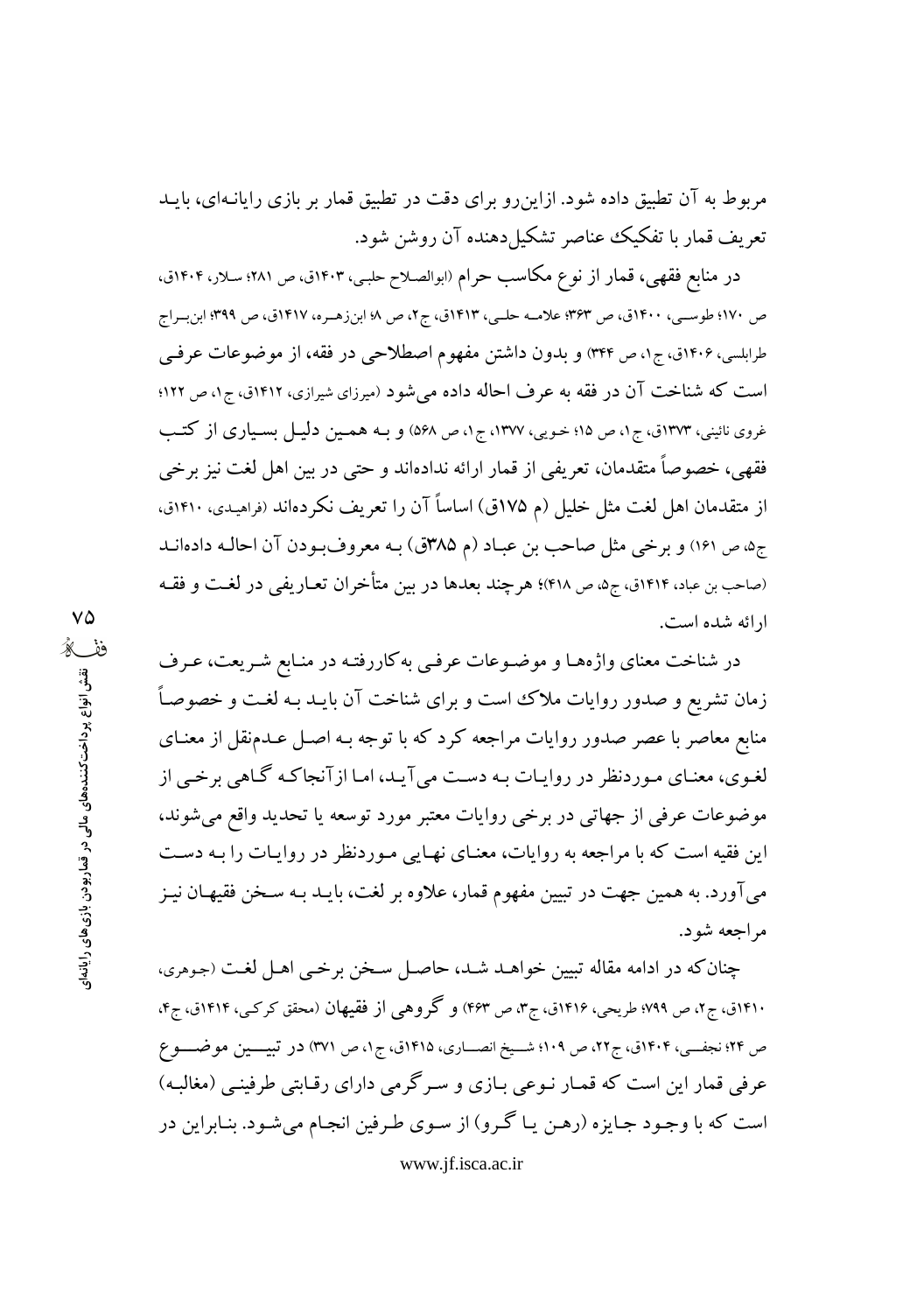تعریف قمار و تحقق مفهوم عرفی آن، لحاظ چند قید لازم است که به بررسی هـر کـدام می پردازیم:

۱–۱. بازیبودن

يكي از قيود تعريف قمار و عناصر لازم در تحقـق مفهـوم آن وجـود ماهيـت لعـب و بازي است. اين قيد برگرفته از ذكر عنوان «اللعب» يا «الملاعبه» در تعاريف قمـار توسـط اهل لغت (جوهري، ١٤١٠ق، ج٢، ص ٧٩٩؛ طريحي، ١٤١۶ق، ج٣، ص ٤٣٣) و در متـون فقهـي (محقـق كركي، ١٤١٣ق، ج۴، ص ٢٤؛ حسيني عاملي، ١٤١٩ق، ج١٢، ص ١٨۶؛ كاشف الغطاء، ١٤٢٠ق، ص ۴٠؛ نجفي، ۴۰۴ق، ج۲۲، ص ۱۰۹؛ شیخ انصاری، ۱۴۱۵ق، ج۱، ص ۳۷۱) است و بلکـه در بر خـبي از تعــاريف قمار، واژه «لعب» در جایگاه جنس تعریف قرار گرفته است؛ به این صورت کـه قمـار بـا مضمون «کل لعب فيه مراهنه» تعريف شده است (جرجاني، ۱۴۰۳ق، ج۱، ص ۱۷۹؛ مصطفى، بي تـا، ج ۲، ص ۷۵۸).

منظور از قید لعب و بازیبودن بر اساس عبارات اهل لغت در بیان معنـای «لعـب» کـه آن را «ضلد جلّه» (ابن درید، ۱۹۸۷م، ج۱، ص ۳۶۷؛ ابن سیده، ۱۴۲۱ق، ج۲، ص ۱۶۸؛ ابن منظور، ۱۴۱۴ق، ج۱، ص ۷۳۹) و دارای معنای عرفی و معروف دانستهاند (جوهری، ۱۴۱۰ق، ج۱، ص ۲۱۹؛ ابنفارس، ۱۴۰۴ق، ج۵، ص ۲۵۳)، ایـن اسـت کـه از نگـاه عرفـی عمـل قمـار نـوعی سـر گرمی و عمـل غیرجدی است، و عمل جدی که نقیض شوخی است (فراهیدی، ۱۴۱۰ق، ج۶، ص ۷: صاحب بن عباد، ۱۴۱۴ق، ج۶، ص ۳۹۲؛ جوهري، ۱۴۱۰ق، ج۲، ص ۴۵۲)، از نگاه عرفي، عملي است كـه ضــمن تسامحی بودن، انجام آن الزامی نبوده و برای بـر آوردن نیازهـای لازم زنـدگی نیسـت؛ بـه همین دلیل قمار راهی عقلایی برای کسبوکار و تحصیل مال شمرده نمی شود.

بر اساس قید مذکور، بازیهای درمانبی و آموزشی که در واقع –از نگاه عرفی– بازی نیست، بلکه درمان و آموزش است، حتی اگر بردوبـاختی باشـند قمـار نیسـت؛ بـه همـین دلیل فقیهانی مثل امام خمینی بر اساس شهادت عرف، برخی رقابتها مثـل خـوشخطی یا مسابقات قر آن و مسابقات ورزشی را حتبی اگر بردوباختبی باشند قمار نمیدانند (موسوی خمینی، ۱۴۱۵ق، ج۲، ص ۸).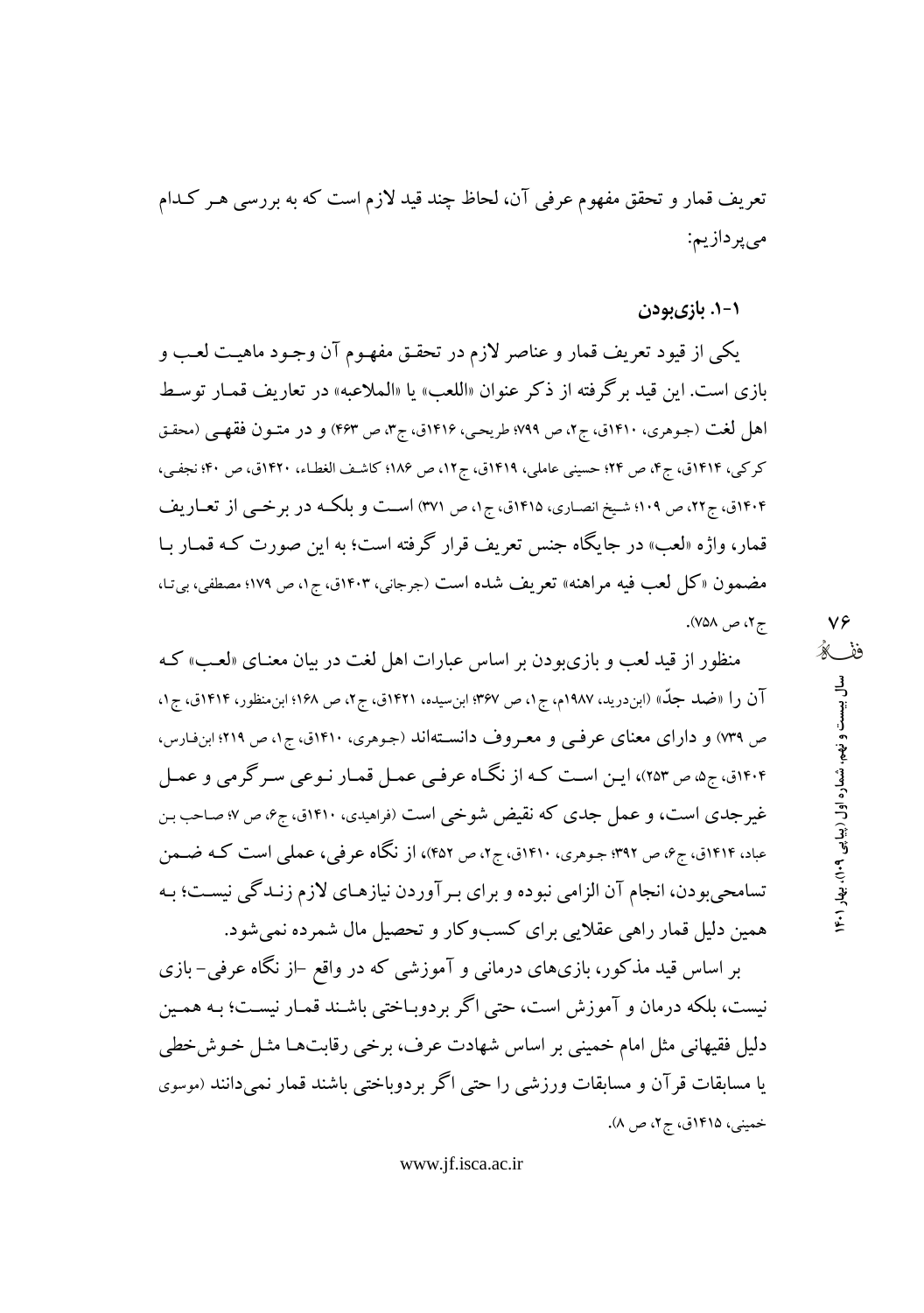۰-۲. مغالبهای و دارای رقابت طرفینی

این قیـد بهمقتضـای وجـود مبـارزه و بـرد و باخـت در تعریـف قمـار، داخـل مفهـوم قمـار اسـت؛ بـه همـين دليـل فعـل «قـامر» و «قمـر» و «تقمّـر» در منـابع لغـت بـهمعناي غلب کردن در قمسار آمسده اسست (جسوهري، ۱۴۱۰ق، ج۲، ص ۷۹۹؛ حميسري، ۱۴۲۰ق، ج۸ ص ۵۶۲۹؛ فیروزآبادی، ۱۴۲۶ق، ج۱، ص ۴۶۵)، بلکه بهنقل شیخ انصاری، برخبی بر این نظرنــد کــه اصل و ریشه قمار، وجود مغالبه و رقابت برای پیروزی و غلبـه اسـت (شیخ انصـاری، ۱۴۱۵ق، ج۱، ص ۳۷۱).

باید توجه داشت که مسابقهبودن در تحقق قمار لازم است، اما با وجود دو قید بعـدی که در ادامه ذکر می شود، ذکر این قید در تعریف قمار مستدرک است و مـوردی را از قماربودن خارج نمی کند؛ بنابراین این قید اگرچه برای تحقق قمار لازم است اما با توجـه به اينكه لازمه قيد بعدي است، ذكر صريح آن در تعريف قمار لازم نيست.

## ۰-۳. وجود رهن (گرو) و برد و باخت مالي

وجود گرو و مراهنهایبودن یکی دیگر از عناصر اصلی در تعریف قمـار اسـت. ایـن قيد از تصريحات برخيي اهـل لغت (طريحي، ١٤١۶ق، ج٣، ص ٤۶٣) و از ظـاهر سـخن برخـي دیگر که قمار را مراهنه دانستهاند (این منظور، ۱۴۱۴ق، ج۵، ص ۱۱۵) بـه دسـت آمـده اسـت، و بلكه بسياري از فقيهان با عبـارت «الـرهن علـي اللعـب...»، ايـن قيـد را در جايگـاه فصـل تعریف بیان کردهاند؛ به این معنا که بازی و مسابقات را در صورتی که همراه رهن باشـد قمـار دانسـتهاند (محقـق كركـي، ١٤١۴ق، ج۴، ص ٢٤؛ حسـيني عـاملي، ١٢١٩ق، ج١٢، ص ١٨۶؛ نجفـي، ۱۴۰۴ق، ج۲۲، ص ۱۰۹؛ شیخ انصاری، ۱۴۱۵ق، ج۱، ص ۳۷۱).

منظور از وجود رهن در تحقق قمار این است که برای قماربودن یک بازی رقابتی، حتماً باید چیزی که ارزش معاملاتی و رهنبودن دارد، بـهعنوان جـایزه بـرای فـرد برنـده قرار داده شود که غالباً قبل از بازی بهصورت رهن و گرو در وسط گذاشته می شـود تـا بعد از بازی به فرد برنده تحویل داده شود.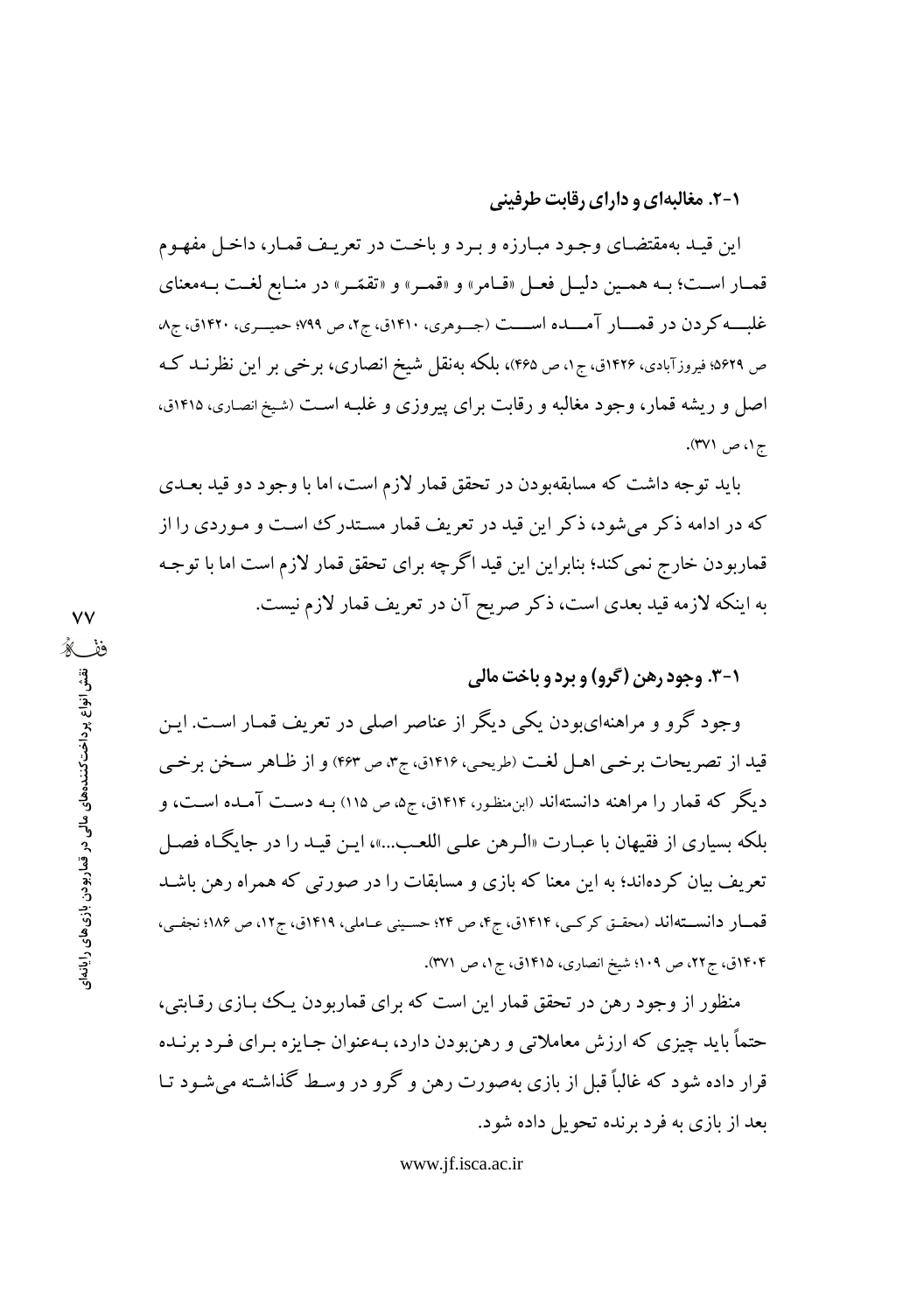### ۰-۴. طرفينيبودن رهن (گرو)

دوطرفی بودن گروگذاری یکی دیگر از عناصر مفهوم قمار است. این قیـد بهتصـریح متقدمان اهل لغت (ابنِ سلام، ١٣٨۴ق، ج٢، ص ١۴۴؛ ازهري، ٢٠٠١م، ج٨، ص ٣١٧؛ ابنِ سيده، ١۴١٧ق، ج۴، ص ١٨؛ زمخشري، ١٤١٧ق، ج٢، ص ١١۴) و نيز از ظاهر تعبير بـه «مراهنـه» يـا ذكـر فعـل «راهـن» برای بیان معنای قمار در تعاریف دیگر اهل لغت (ابن منظور، ۱۴۱۴ق، ج۵، ص ۱۱۵؛ فیروزآبـادی، ۱۴۲۶ق، ج۱، ص ۴۶۵) به دستآمده است، زیرا با توجه بـه سـخن اهـل لغـت در معنـای فعـل «راهن... علی...» منظور از «مراهنه بر چیزی» این است که از سوی طـرفین گـرو گذاشـته شو د (فیومی، بی تا، ج۲، ص ۲۴۲؛ طریحی، ۱۴۱۶ق، ج۶، ص ۲۵۹).

بهپشتوانه معنای لغوی، بسیاری از فقیهان متقدم و متـأخر اهل سـنت در بیـان موضـوع قمار به قید طرفینیبودن رهن در تحقـق قمـار تصـریح نمودهانـد (الکاسـانی، ۱۴۰۶ق، ج۶، ص ۲۰۶؛ النووي، ۱۴۱۲ق، ج۱۱، ص ۲۲۵؛ الانصـاري، بي تـا، ج۴، ص ۲۴۳؛ العينـي، بي تـا، ج۴، ص ۱۵۹؛ الانصـاري، ۱۴۱۴ق، ج۲، ص ۲۷۲؛ ابننجیم، بی تا، ج۷، ص ۹۱).

بر اساس قيد طرفيني بودن گرو (رهن) در قمار، اگر پرداخت كننده آن شخص ثالث باشد، مثل جوایزی که توسط تولیدکننده در بازی رایانهای به برنده داده می شـود، دیگـر نمیتوان گفت رهن طرفینی انجام شده، و در نتیجه مصداق مراهنه و قمار نخواهد بـود و صر فأ مسابقه است.

#### **۱-۵. وجود برد و باخت**

ملاحظهٔ جهت خاص پرداخت، یکی دیگر از عناصر رکنـی در تحقـق مفهـوم قمـار است؛ به این معنا که پرداخت بازنده صرفاً بهجهت باختن بوده و دریافت و تملک رهـن آن صرفاً بهخاطر برندهشدن است، نه در مقابل انجام معامله یا فعالیت دیگری کـه دارای ارزش معاملاتی در بین عرف است.

ایـن قیـد کـه تعیین کننـده جهـت پرداخـت اسـت، لازمـه مراهنـه و بردوبـاختیبودن بازي قمار است و نيـز از تعبيـر بـه امثـال «الـرهن علـي اللعـب» توسـط تعـداد زيـادي از فقيهان (محقق كركبي، ١۴١۴ق، ج۴، ص ٢۴؛ حسيني عـاملي، ١٩١٩ق، ج١٢، ص ١٨۶؛ نجفي، ١٩٠۴ق، ج٢٢،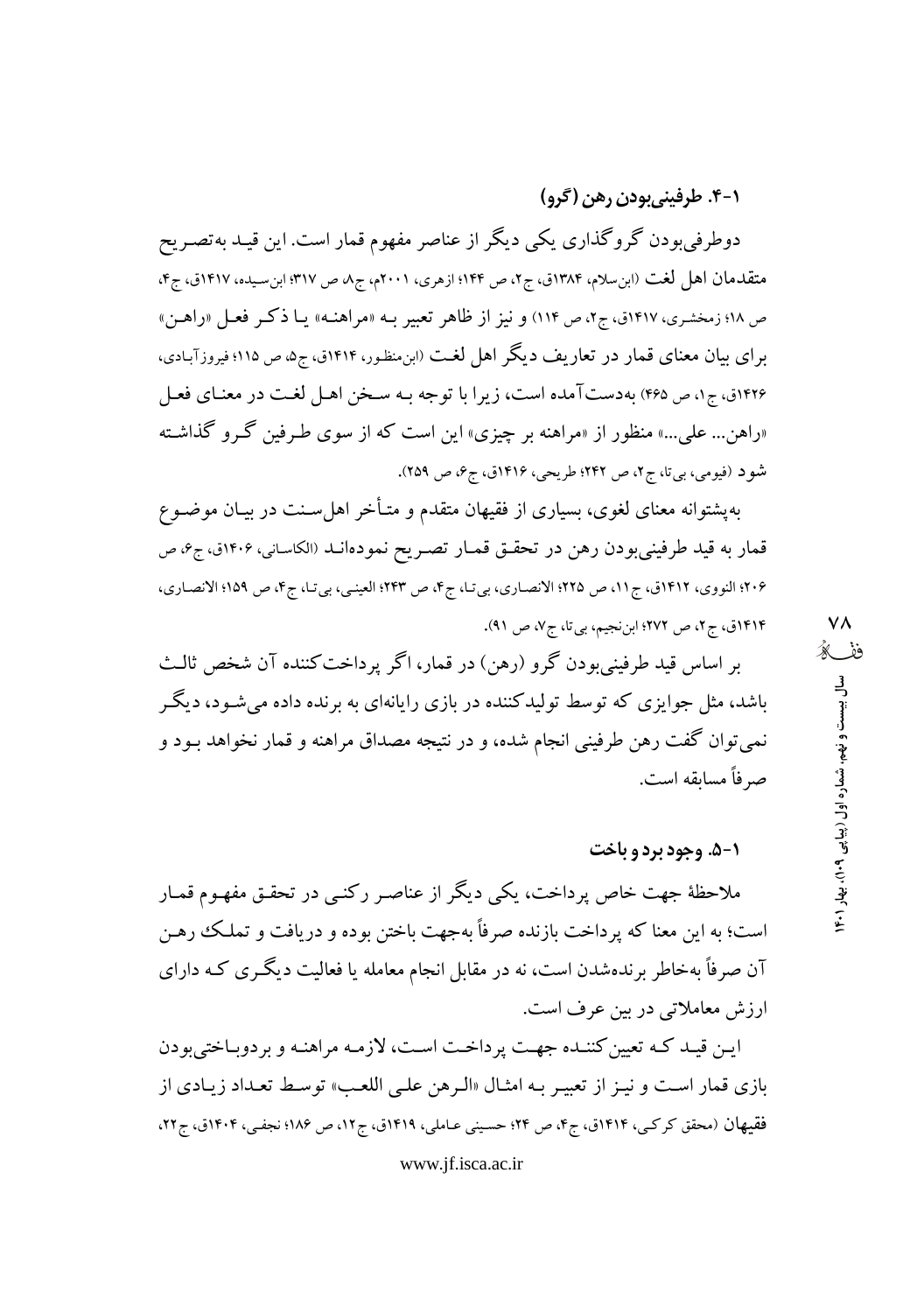ص ۱۰۹؛ شیخ انصـاری، ۱۴۱۵ق، ج ۱، ص ۳۷۱؛ موسـوی قزوینـی، ۱۴۲۴ق، ج۲، ص ۴۴۵؛ امـامی خوانسـاری، بي تـا، ص ٣٨؛ حلـي، ١٤١٥ق، ص ۶٣؛ كاشـف الغطـاء، ١٤٢٠ق، ص ۴٠) در تعريـف قمــار بــه دســت می آید که توسط برخی فقیهان (حسینی عـاملی، ۱۴۱۹ق، ج۱۲، ص ۱۸۶)، بـه ظـاهر سـخن اهـل لغت مثل قاموس (فیروزآبادی، ۱۴۲۶ق، ج۲، ص ۱۲۱) و نهایه (ابن|ثیر، بیتا، ج۴، ص ۱۰۷) نسبت داده شده است.

بر اساس قید مذکور، اگر طرفین بازی قرار بگذارنـد کـه طـرف بازنـده ملکـبی را بـه برنده بفروشد یا از او بخرد، آنچه پرداخت می شـود در برابـر باخـت نیسـت، و نیـز اگـر طرفین قرار بگذارند که شخص بازنده بابت زمانی که بازی طول بکشد به شـخص برنـده اجرت معینی بدهد، یا یک طرف بازی مالک نرمافـزار بـازی باشـد و قـرار کنـد کـه در صورت برندهشدن باید بازنده بابت ادامه بازی اجرت پرداخت کند، چنـین پرداختـی در مقابل باخت محسوب نمی شود و در مقابل منفعت تحصیل شده قرار می گیـرد. در نتیجـه، بهدلیل اینکه ملاک های قماربودن بر آنها منطبق نیست، مسابقه انجامشـده مصـداق قمـار نخواهد بود.

قید دیگری را صاحب جواهر برای تحقق قمار ذکر کرده است و آن ایـن اسـت کـه بازی و مسابقه بهشرطی که با استفاده از آلات مخصوص قمار باشد مصـداق قمـار اسـت (نجفی، ۱۴۰۴ق، ج۲۲، ص ۱۰۹). طبق این نظر مسابقاتی مثل مسابقات فوتبال و غیـر آن کـه بـا ابزار قمار انجام نشده و طرفین یا اطراف بازی مبلغی را در میان گذاشته و برای برنـدگان پرداخت می کنند، بههیچوجه قمار نیست. با این حال قبول چنـین نظـری مشـکل اسـت و حتبی بیان آن تعجب برخی مثل شیخ انصاری را برانگیخته است (شیخ انصاری، ۱۴۱۵ق، ج۱، ص ٣٧٧)، زيرا علاوه بر مخالفت با بسياري از اهل لغت (كه پيش از اين بـه تفصيل بيـان كـرديم) و برخی فقیهان بزرگ (محقق کرکبی، ۱۴۱۴ق، ج۴، ص ۲۴)، با مفاد احادیث معتبر ناسازگار است (حر عاملي، ١٤٠٩ق، ج١٧، صص ١٤٧-١٤٥).

قیود پنج گانه، هرچند که در منابع فقهی بـهطور کامـل مـورد تحليـل و بررســی قــرار نگرفته، ولی در مجموع نشان میدهد که قیدهای گفتهشـده، ارکـان ماهیتـسـازی اسـت که با وجود همه آنها در یک بـازی سـر گرمی، بـه آن بـازی ماهیـت قمـار می دهـد و در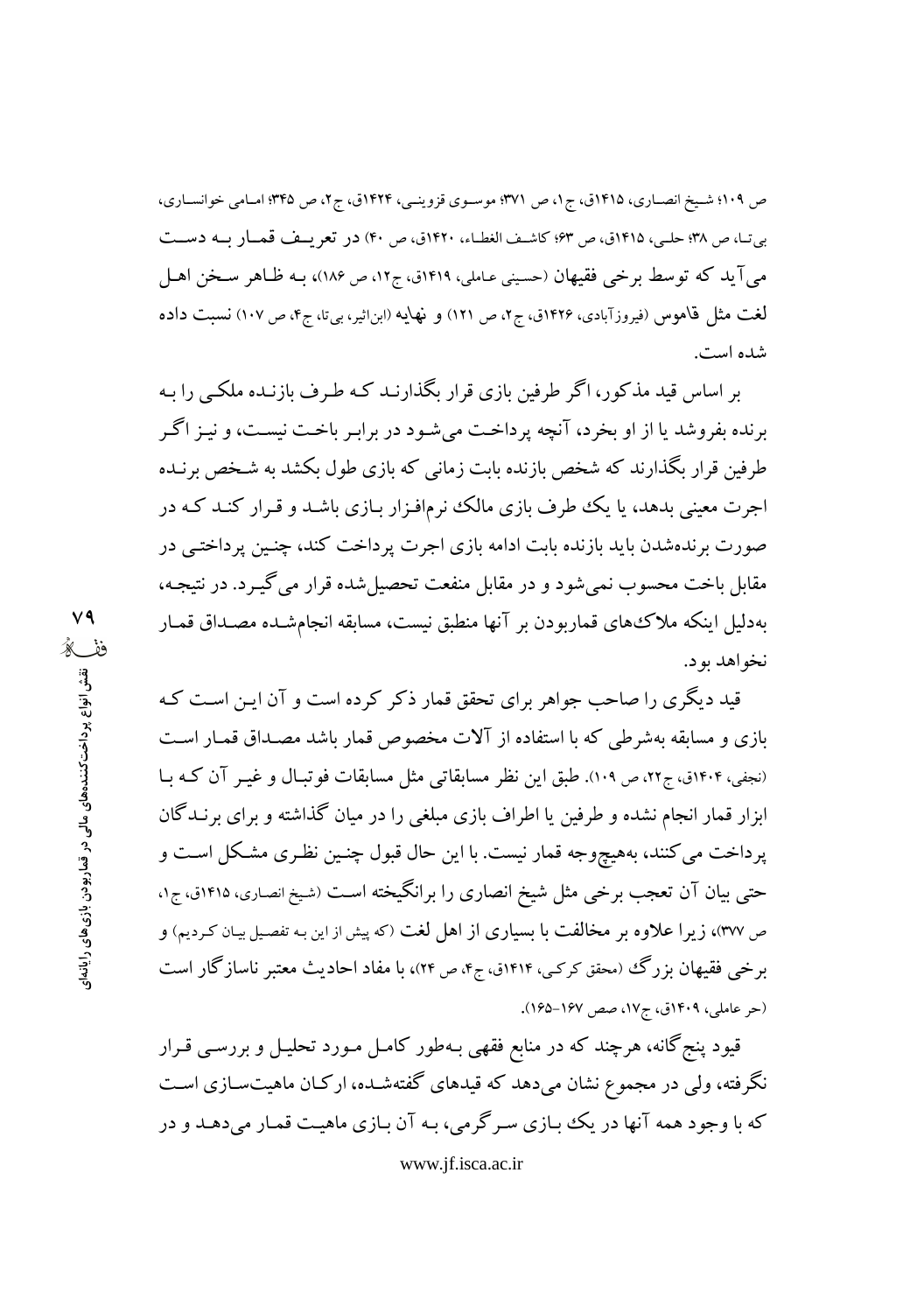نتيجه احکام فقهي قمار را پيدا مي کند و در صورت منتفيبودن همـه ارکـان يـا برخـي، بازی را از ماهیت قمار خارج می کند.

از بین پنج قید مذکور در بررسی موضوعشناسی قمار از جهت پرداخت کنندهها، تنها تطبیق یکی از قیدها مورد بررسی خواهد بود و آن طرفینی بودن رهن است؛ به ایـن معنـی که در بازیهای رایانهای باید پرداخت کنندهها دو طرف بازی باشند که جایزه و رهان را يرداخت كنند و طرف برد و پاخت قرار گيرند.

# ۲. امکان نقش آفرینی پرداخت کنندهها در انواع بازیها

بدون شک وقوع قمار در همه انواع آن بدون نقش پرداخت کنندهها امکان پـذیر نیسـت، زیـرا پرداخت کننـده یکـی از ارکـان اصـلی تحقـق قمـار اسـت و بـدون آن قمـاری رخ نمی دهــد، در نتیجــه لازم اســت انــواعی از بازیهــای رایانــهای کــه امکــان دارد پرداخت کنندهها در قماربودن آن نقشی داشته باشند تعیین شوند تـا دائـره بررسـی انـواع بازیهای رایانهای از جهت مذکور مشخص شود.

بازیهای رایانهای گاهی اساساً فاقد هرگونه پرداخت و پرداخت کنندهانـد؛ در نتیجـه در آنهـا بحثـي از جهـت انـواع پرداخت كننـده نخواهـد بـود و در مـواردي نيـز كـه پرداختهایی در آن طراحی شده است گاه بهگونهای است که امکـان کنتـرل و حـذف یرداخت کننده و جلوگیری از تحقق قمار در آن وجود دارد و گاهی چنین نیست. بر این اساس بازیهای رایانهای با توجه به بود و نبود یـا چگـونگـی طراحـی پرداخت کننــده در داخل بازی دارای سه نوع هستند:

# ۲-۱. بازیهای صرفاً سرگرمی و عاری از قمار

بازیهای صرفاً سرگرمی و عـاری از قمـار دسـتهای از بازیهـا اسـت کـه هیچگونـه پرداخت مالي قماري در داخل آن انجام نمي شود و اگر هـم پرداختـي وجـود دارد، در قالب جوایزی است که یا مالیت ندارد و یا پرداخت کننده آن هیچ یک از طرفین بـازی نیست و به گونهای طراحی شده است که در داخل خود امکان قماربودن ندارد. ایـن نـوع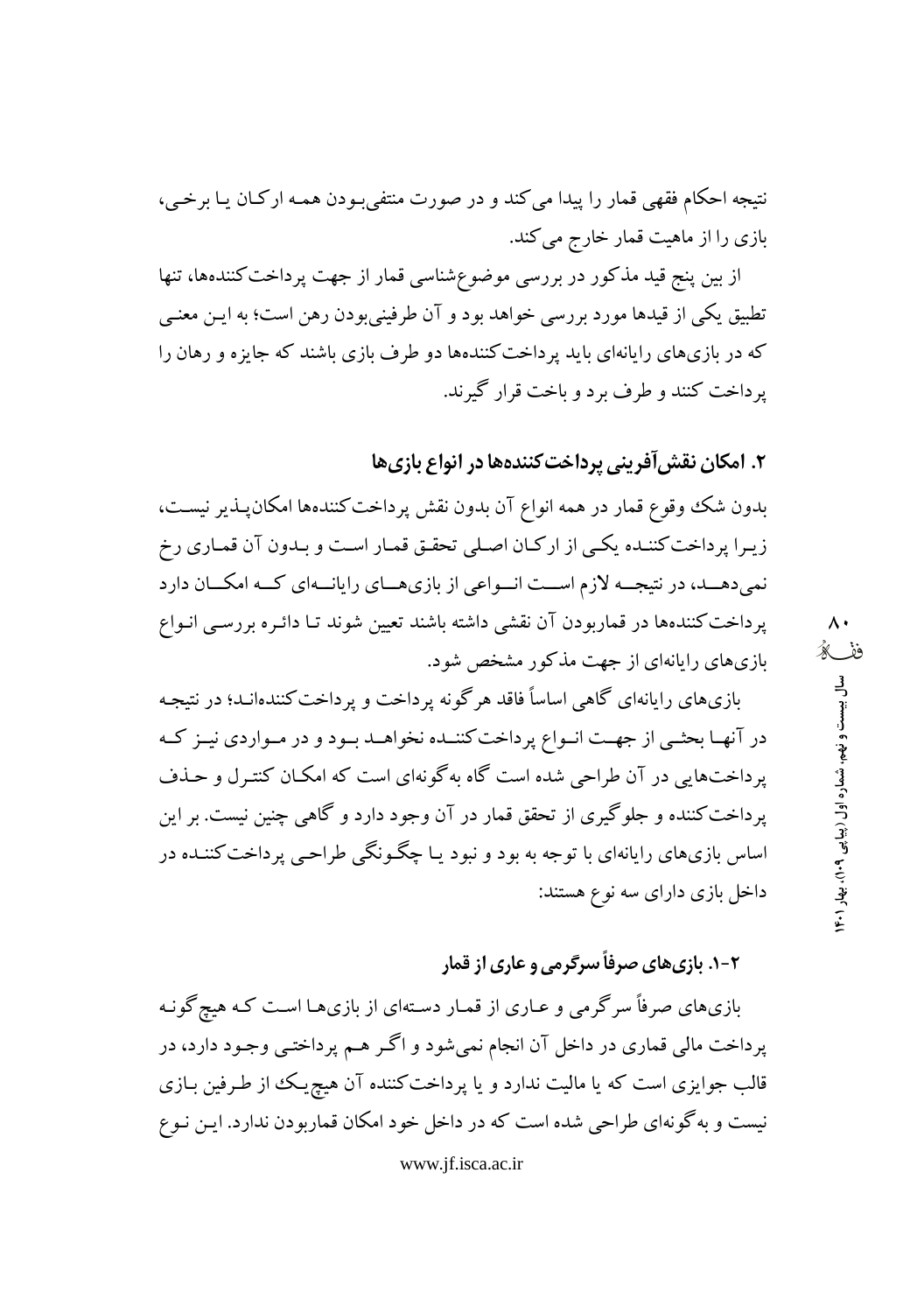بازی شامل بازیهای آفلاین و بخش زیادی از بازیهای آنلایـن اسـت و بـا توجـه بـه اینکـه زمینه قمار بهصورت طراحیشده در نرمافزار بازی وجود ندارد، فعلاً موردبحث نیست.

### ۲–۲. بازیهای قماری

یکی از اقسام بازیها که بهجهت اهداف سوداگرانه حجم وسیعی از انواع بازیهـای رایانـهای را در بـر می گیـرد، بازیهـای قمـاری (Gambling Games) هسـتند. بازیهـای قماری به سبکی از بازیها گفته می شود که بههرنحو، فعل قمار در بـازی دیـده می شـود (بنیاد ملی بازیهای رایانـهای، ۱۳۹۲ش، ص ۷۳). این بازیها معمـولاً بـرای قمـار طراحی شــدهاند و هدف از ساخت آنها قمار است و –در نگاه عمومی– نرمافزار بازی در این موارد از نـوع ابزار و آلات خاص قمار شمرده می شود.

**۳-۲. بازی های دارای ظرفیت قماری** 

بازیهای دارای قمار بازیهایی هستند که طراحی آنها بـرای قمـار نبـوده اسـت، امـا یرداختهایی در آنها انجام می شود که ممکن است عنوان قمـار بـر آنهـا تطبیـق شـود و می توان از تحقق قمار در آنها جلوگیری کرد؛ در نتیجه از ابزار و آلات مشترک هستند که با برخی تنظیمات داخل بازی و آموزش های لازم، امکان استفاده از آنها بـدون قمـار و جو د دار د.

بنابراین، درباره حکم فقهی نوع اول و دوم بازیها از جهت پرداخت کننـدهها بحثـی نیست؛ زیرا نوع اول بدان جهت که فاقد برد و باخت منتهی به پرداخت است و نوع دوم، ازآنرو که ماهیت قماری دارد، روشن است، اما حکم فقهبی نـوع سـوم، بازی۱ما از آن جهت که دارای برد و باختِ منتهی به دریافت و پرداخت است، نیازمنـد تبیـین و تحلیـل نقش پر داخت کنندهها است.

۳. موضوع شناسی قمار با شناخت انواع پرداخت کنندهها در بازی رایانهای اهمیت بررسی انواع پرداخت کنندهها از ایـن جهـت اسـت کـه چهبسـا در یـک بـازی بـا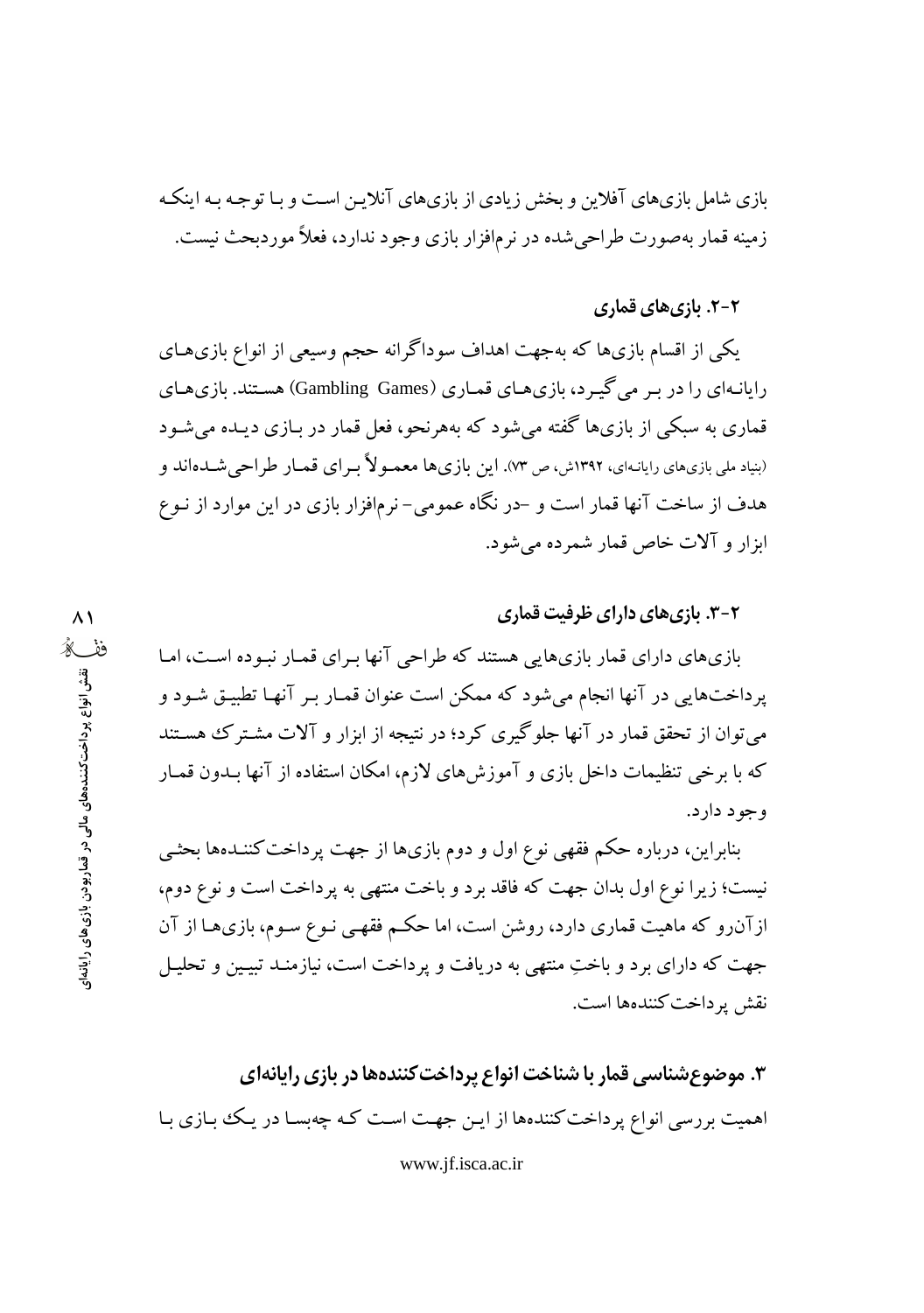غرض سرگرمی، افراد بازیکن پرداختهایی داشته باشند و بهجهت فقـدان تفکیـک بـین انواع پر داختها و پر داخت کنندهها، امکان بازشناسی پر داختهای قمباری و غیر قمباری برای افراد تولیدکننـده یـا مصـرف کننده معلـوم نباشـد، درحالی کـه بـا شـناخت انـواع یر داخت کنندهها بهروشنی می توان آنها را شناسایی کرد:

۰۳- در داخت کننده مشترک (برنده و بازنده)

گاهی پرداخت کنندهها طرفین بازی هستند؛ بهگونهای که هر کدام از آنها قسـمتی از رهان و جایزه را می پردازد و همه در جایزه شـر یک اند؛ بـهعنوان مثـال در بـازی آنلایـن ساکر استارز (Soccer Stars)، بنابر ظاهر بـازی و آنچـه افـراد می بیننــد، شـراکت طـرفین بازی در رهن و جایزه است که از حساب هر کدام بهمیزان مساوی سکه کـم میشـود و به عنوان جايزه به برنده داده مي شود.

همچنین در بازی کلش آو کلنز (Clash of Clans) بخشبی بـهنام مبـارزهطلبی وجـود دارد که یکی از همقبیلهایها میتواند به فردی که درخواست مبـارزهطلبی کـرده حملـه کند؛ در این بین چون همهقبیلهایها میتوانند نقلوانتقال کاراکتر بین خود داشته باشـند، در اینجا دو طرف میتوانند برخی از کاراکترهای خود را بهعنوان جایزه قرار دهند و هر کدام بازنده شد کاراکتر موردنظر را تحویل دیگری دهد و با توجه به اینکه ایـن سـکهها و كاراكترها در داخل بازي قابل مقابلـه بـا مـال اسـت، از نـوع مبـادلات مـالي محسـوب مي شو د.

در نوع مذکور از انواع پرداخت کنندهها، به دلیل اینکه هر دو طـرف بـازی (برنــده و بازنده) در دادن رهن و جایزه در بازی شریک هستند، واجد ملاک قمار بوده و از جمله بازیهای قماری یا دارای ظرفیت قماری است و حکم آن همان حکم بازیهای قمـاری است. بنابراین بازی ساکر استارز آنلاین، با فراهمبودن بقیـه شـرایط، یـک بازی قمـاری است و از جمله آلات مخصوصه است، درحالی که بـازی کلـش آو کلنـز بـازی قمـاری نیست و فرد می تواند به گونهای دیگر از این بازی استفاده کند، اما اگـر ایـن بخـش را بـا شرایط مذکور بازی کند، قمار در این بازی هم رخ میدهد.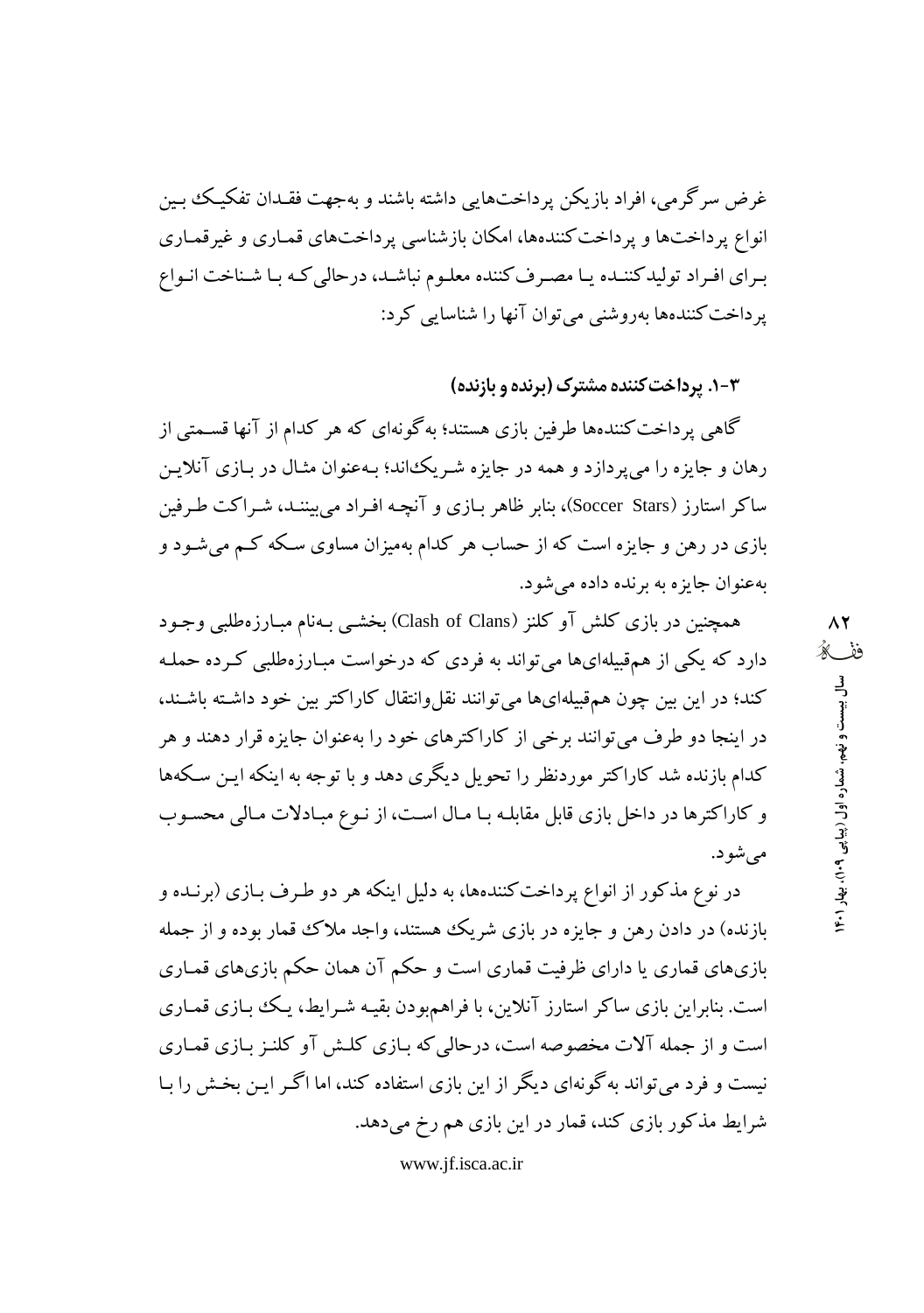۰۳-۲. پرداخت کننده یکطرفه (بازنده یا برنده)

گاهی رهان و جایزه توسط یک نفر از شرکت کنندگان و یا برخی از افراد پرداخت می شود؛ به گونهای که همه افراد در حال رقابت، در جایزه شریک نیستند و برخی –حـال می خواهد در رقابت بازنده یا برنده باشد- ممکن است هیچ مالی را از دست نـداده باشـد و یا هیچ مالی را زائد بر مالی که گذاشته، نبرده باشد.

یرداخت مـالی از سـوی یـک طـرف در مـواردی اسـت کـه فـرد پرداخت کننـده بـا انگیزههـایی مثـل معرفـی بـازی، جـذب افـراد بـرای سر گرمشـدن خـود، زورآزمـایی و نشاندادن توانایی خود به دیگری و یا جهت تمرین، از رهبان و جبایزه استفاده کنید؛ بهعنوان مثـال در بـازی کلـش آو کلنـز، در بخـش مبـارزهطلبی، بـا وسط گذاشـتن يـک کاراکتر باارزش، دیگر همگروهیهای خود را تهییج به مبارزه کند.

یک نمونه برای این قسم از پرداخت کننـده ایـن اسـت کـه یـک طـرف، بهصـورت آنلاین، مقداری مال، حال چه پول یا کاراکتر و یا امتیازاتی مثل جـم، سـکه و اکسـیر در بازی کلش آو کلنز و چیزهای قابل!نتقال بهعنوان رهان وسط بگـذارد و از طـرف مقابـل بخواهد که با هم یک بازی انجام دهند.

مثال دیگر در بازی کلش آو کلنز در بخش مبارزهطلبی است؛ به گونـهای کـه فـرد براي اطلاع از ميزان توان دفاعي خـود، از همگروهي هـاي خـود مي خواهـد بـه او حملـه کنند و یک کاراکتر را در صورت برندهشدن طرف مقابل بهعنوان جایزه قـرار دهـد. در این صورت طرف مقابل حمله می کند و در صورت برندهشدن، برنـده جـایزه میشـود و در صورت باخت، آن کاراکتر را منتقل نمی کند.

مثال دیگر قابل تطبیق بر این قسم پرداخت کننـده ایـن اسـت کـه دو کـاربر در یـک بازی (آفلاین یا آنلاین) با هم مسابقه دهند و فقط یک ططرف مـالی را وسـط بگـذارد و بازی کنند و اگر طرف مقابل برنده شد آن جایزه بـه او تعلـق بگیـرد وگرنـه آن را بـرای خو د پر دار د.

با تحلیل این گونه پرداختها می تـوان گفـت کـه یـک طـرف بـازی هـیچ هزینـهای یر داخت نمی کند و از این ناحیـه (طرفـی کـه پر داختـی نـدارد) بـاختی در کـار نیسـت و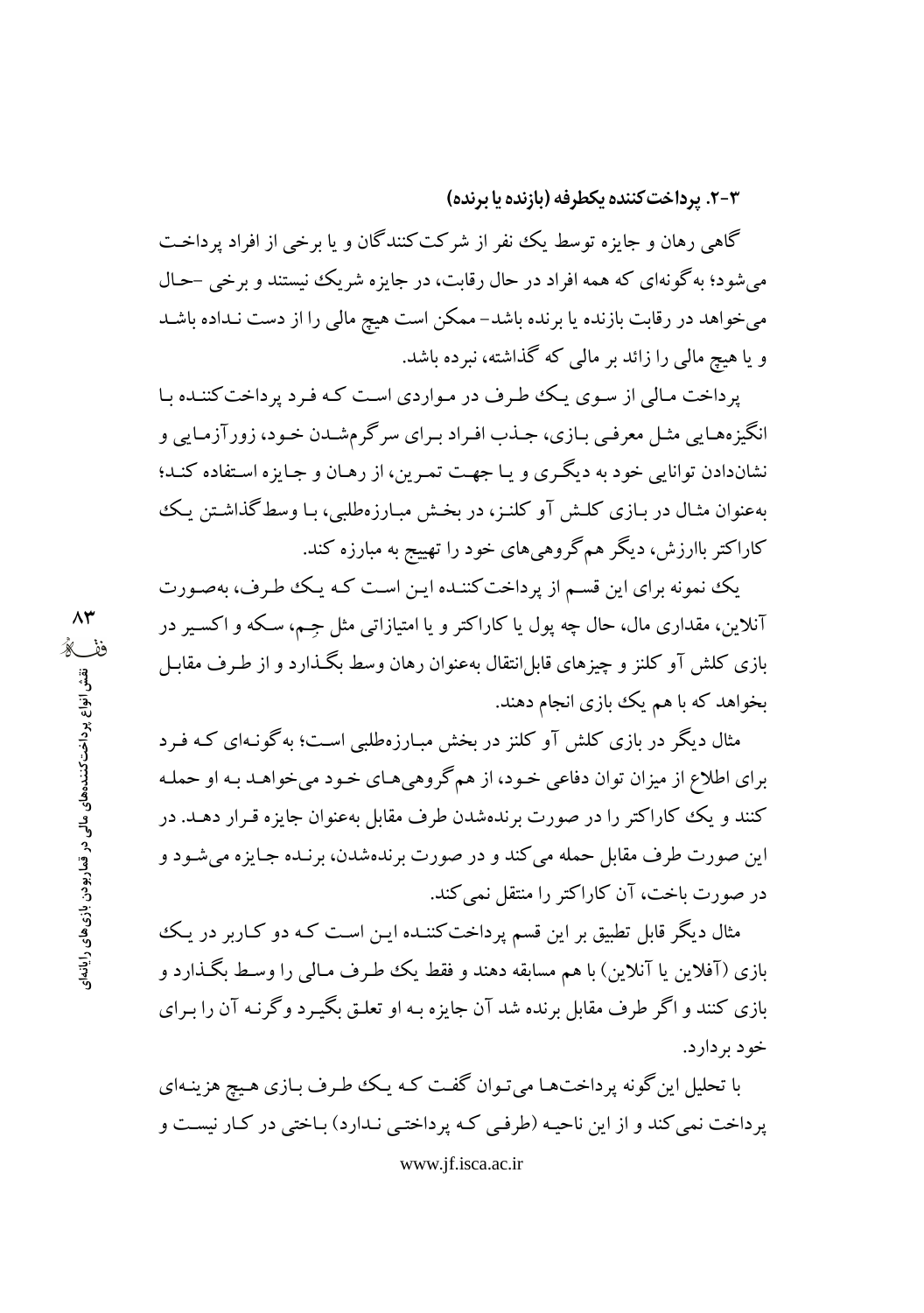طرف دیگر (رهن گذارنده) در صورت بردْ هیچ پولی نمیبرد تـا برنـده محسـوب شـود. به گفته برخی فقیهان، در این گونه بازیها برد و باختی اتفاق نمی افتد، بلکه یک طرف پیا سودي ميبرد يا سود نميبرد، امـا هـيچ ضـرري نمي بينـد، در نتيجـه قمـار بـر آن صـدق نمی کند (علامه حلی، ۱۳۸۸ق، ص ۳۵۵)؛ ازاینرو در بازیهای رایانهای اگر یک طرف بـازی مالی را بهعنوان رهان و جایزه بیردازد، این بازی قماری نیست و از جهت قمـار نمی تـوان حکم به حرمت آن داد.

۳-۳. پرداخت کننده خارج از بازی (نه بازنده و نه برنده)

گاهی در برخی بازیها و رقابتها، افراد شرکت کننده در بازی هیچ قسمتی از رهـان و جايزه را نمي يردازند و شخص ثالث (حقوقي يا حقيقي) غيـر از بازيكن هـا و كاربرهـا پرداخت کننده است و ممکن است شرکت بازیساز، گروه، نهاد، کشور و ملیت دیگر و حتی نهادی بینالمللی پرداخت کننده گرو باشد.

بهعنوان مثال در مسـابقات لیـگ بازی هـای رایانـهای ایـران در سـال ۱۳۹۸، شـرکت سامسونگ پشتبیان مالي جوايز بود و اين ليگ يا سه بازي «FIFA 2018»، «PES 2018» و کوبیز آوکینگز برگزار شد. ۱

شخص ثالث بهصورت آنلايـن هـم مىتوانـد پرداخت كننـده جـايزه و رهـن بـراي بازیکنان برنده باشد" به گونهای که در قوانین و معاهدات بازی مقرر می شود که هر کس در این بازی برنده شود و حریف خود را شکست دهد و پیا از مراحل بگیدرد، امتیازی خاص یا کاراکتری خاص را بهعنوان جایزه و رهن به برنده ارائه میدهد. البته این فـرض در بازیهای آنلاین قابل تصویر است؛ چراکه باید ارتباط بازیسـاز یـا شـخص ثالـث بـا بازی و کاربرها برقرار باشد که بتواند جایزه را تحویل دهد.

برای نمونه می توان به لیگ آنلاینی مثال زد که شرکت بازی ساز و یا کسـانی کـه بـا

۱. برگزاری مسابقات فینال رقابتهای چهارمین لیگ بازیهای رایانهای ابران در شهر بور ۱۳۹۸، در بازیهای فیفا ۲۰۱۸، PES 2018 و کوییز آو کینگز انجام شد و قهرمانان این لیگ مشخص شدند. در ایـن بازیهـا، شـرکت سامسونگ اسپانسر جوایز مسابقات لیگ چهارم بازیهای رایانهای ایران بود.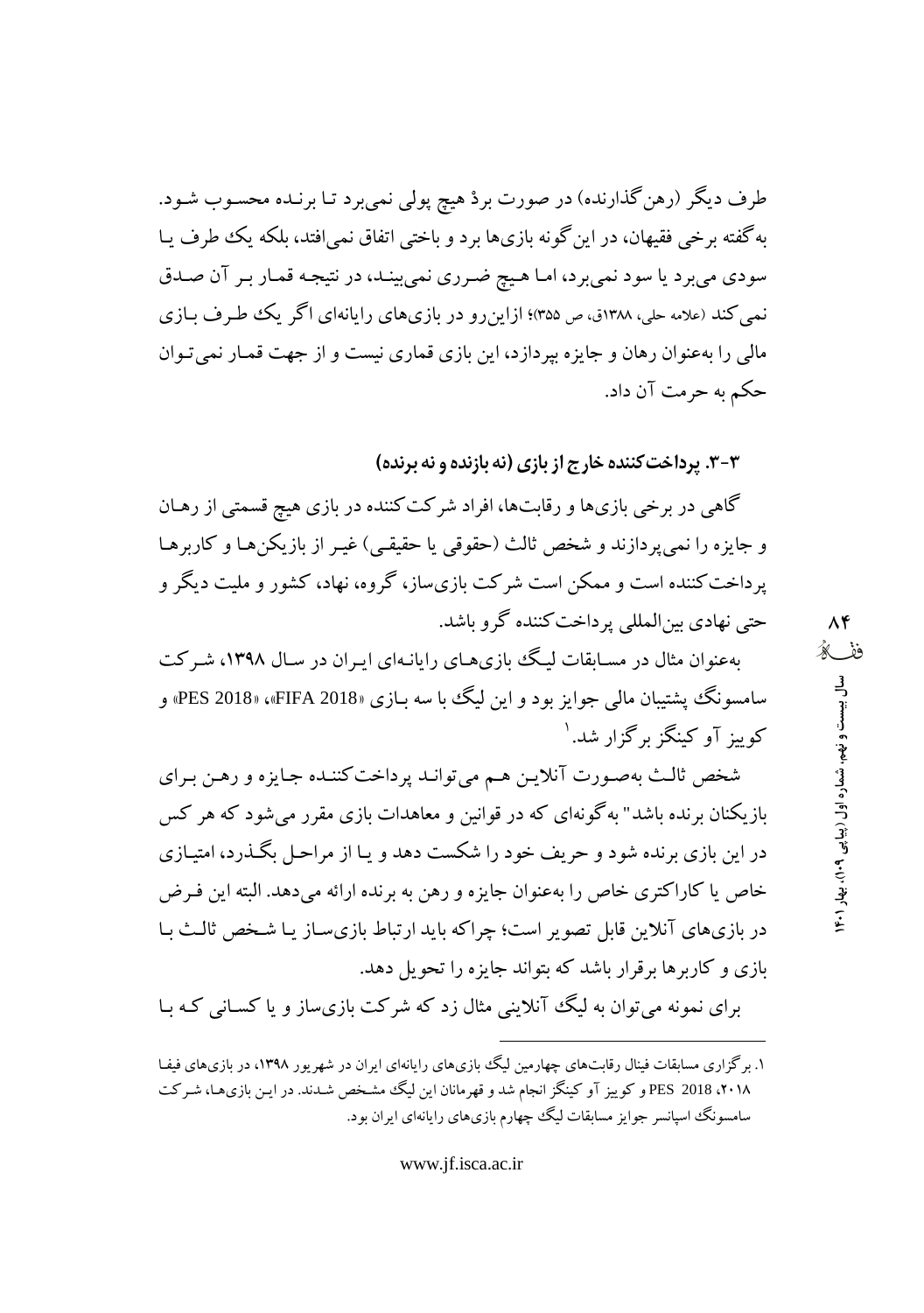بازی در ارتباط هستند می توانند این مسابقات را برگزار کنند و امتیاز و ابزار داخل بـازی را بهعنوان جايزه انتخاب كنند و حتى مى توان بـراي آن جـايزه و رهـن خـارجى در نظـر گرفت که با گرفتن اطلاعات بهصورت پستی می توان جایزه را به برنده تحویـل داد و پـا یول را به حساب برنده انتقال داد.

در قسم فوق نيز بهجهت اينكه شخص ثالث رهن و جايزه را پرداخت مي كنـد، قمـار صدق نمبي کند (علامه حلي، ١٣٨٨ق، ص ٣٥۵؛ شهيدي تبريزي، ١٣٧٥ق، ج١، ص ٩٥)؛ چراکه عرفا بر د و باخت محقق نمی شود. ازاین رو تعریـف قمـار بـر این گونـه بازی۱هـا صـدق نمی کنـد و حکم آن از جهت قمارْ جواز است. علاوه بر لیگ بازیهای رایانهای، جنگ قبیلـهها در بازی کلش آو کلنز می تواند ازاین گونه بازیها و مسابقات باشد.

۴-۳. پرداخت کننده نرم(فزاری

گاهی نرمافـزار بـازی رایانـهای بهگونـهای طراحـبی شـده اسـت کـه در هـر موقعیـت پیروزی، به شخص برنده جایزهای پرداخت می شود که می تواند پـول یـا امتیـازات قابـل معاوضه و دارای ارزش معاملاتی باشد. در این موارد برداخت بهصورت سامانهای و توسط نرمافزار بازی انجام میشود.

پرداخت کننده نرمافزاری خود دو گونه است:

الف: نرمافزار بازی در تعامل و ارتباط با بازیساز یا ناشـر و… اسـت؛ بهگونـهای کـه مثلاً متصل به حساب بانکی آنها بوده و برای آنها دادوستد می کند. در این گونـه بازیهـا ارتباط بازی ساز با بازی قطع نشده است و می توانـد از طریـق بـازی بـا کـاربران ارتبـاط برقرار كند. اين گونه از پرداخت كننده شايد مصاديق كمي داشته باشند، اما قابل فـرض و تصور است.

ب: در اکثر بازیهای موجود در بازار و –شاید بتوان گفت– همـه بازیهـای رایـج، بازیسازها در طراحی بازی، سیستمی را تحتعنوان امتیازدهی قرار دادهاند که در نقـاط مختلف بهصورت یک روند یا با استفاده از سیستم شـانس بـه کـاربر جـوایزی را ارائـه مي دهد. از جملـهٔ ايـن موقعيتهـا مي تـوان بـه طـي مراحـل يـك بـازي، كشـتن دشـمن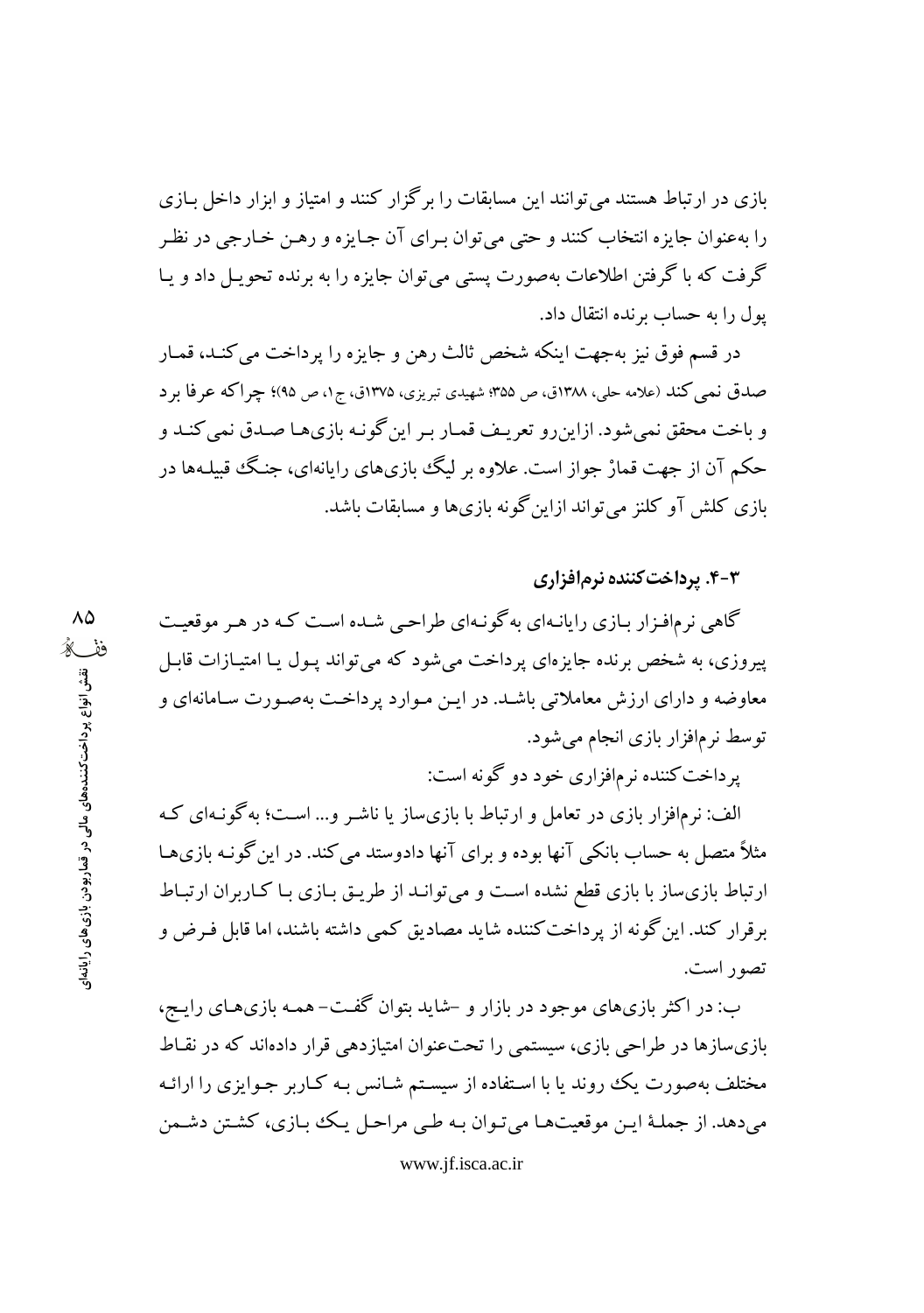(Enemy) و غولها (Giants)، حل يك معما و تخريبها و غارتها و... اشاره كرد. این نوع پرداخت دربازی هـای آفلایـن و آنلایـن وجـود دارد و می تـوان بازی هـای گوناگونی را در ژانرهای مختلف مثال زد؛ پازی کلیش آو کلنیز، پسیرخوانده، جرینگ لند،Candy Crush ،Crowd City، گشت پلیس، مزرعه پیدری، Let's Create! ،Hay Day، Pottery Lite (سفال گري)، بقالي، سفرهچي، آميرزا و هزاران بازي ديگر .

ايـن قابليـت در بـازي كلـش آو كلنـز تحـتعنوان جنگءهاي قبيلـهاي وجـود دارد؛ بهنحوی که یک قبیله که از چند دهکده برخوردار است به جنگ قبایل دیگـر مـبیرود و سیستم جایزه را به برنده ارائه میدهد. گاهی نرمافـزار بهگونـهای طراحیشـده اسـت کـه همزمانکه به شخص برنده امتیازی میدهد، از شخص بازنده نیز امتیازی کم می کند. در این گونه موارد، اغلب گمان می شود کـه پرداخـت توسـط بازنـده انجـام شـده اسـت، درحالي كه چنين نيست و چند حالت متصور است.

در موارد فوق، برای اینکه معلوم شود آیا پرداخت کننده جایزه برنامه است یا شخص بازنده، باید قانون بازی بهدرستی و دقت نوشته و مطالعه شود. گاهی در قانون بازی مبـدأ یر داخت تعیین شده است؛ مثل اینکه نوشته شده است «بازی طوری طراحی شـده کـه در صورت برندهشدن، جایزه به شخص برنده تعلق می گیرد و از شخص بازنده امتیـاز کسـر می شود» و حتی بازی سـاز می توانـد در قـانون بـازی چنـین مقـرر کنـد کـه «در صـورت شکست، از حساب شخص بازنده بابت ادامه بازی (بهعنوان اجرت) مبلغی کسر میشود و برای شخص برنده نه تنها مجانی است، بلکه مبلغی به حساب او واریـز می شـود کـه در این موارد شخص پرداخت کننده شـخص ثالـث اسـت؛ اگر چـه در نگـاه سـطحی گمـان مي شو د طرف يازنده است.

گاهی در قانون بازی برای تعیین پرداخت کننـده چیـزی نوشـته نشـده اسـت؛ در ایـن صورت بايد ديد چه چيزي پر داخت مي شود: اگر پر داخت مالي انجام شده و از حسـاب بانکی کاربری است که متصل به بازی است، در این صورت طبق ظـاهر بایـد گفـت کـه بازنده پرداخت کننده است و نرمافزار بهصورت ابزاری هوشمند و بر اساس دستور قبلم توسط طرفین که با شروع بازی صادر شده است عمل می کند؛ ازاین رو ایـن قسـم داخـل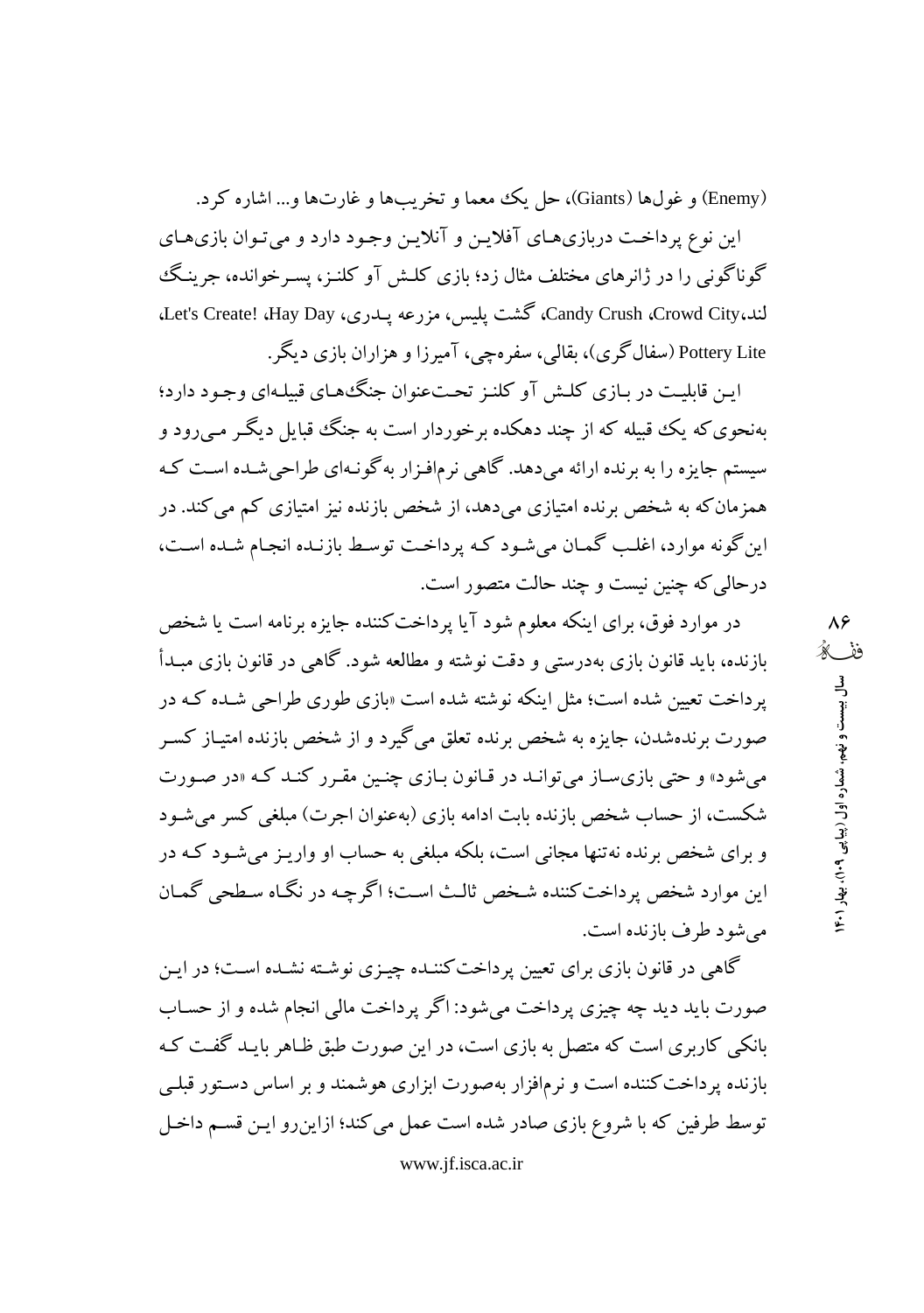در جایی است که طرفین بازی پر داخت کنندهاند.

از سوی دیگر، اگر چیزی کـه پرداخـت می شـود از امتیـازات و کاراکترهـای داخـل بازی است، در این صورت جزء بازی بوده و بهعنوان پر داخت های داخل بـازی توسـط نرمافزار است و اضافهشدن امتیاز به برنده و کمشدن آن از بازنده، طی برنامه کـامییوتری انجام می شود که عرفاً جزو مراحل خودکار بازی است و از سرمایه طرفین نیست.

برای شناخت قمار بودن بازی از جهت پرداخت کننده نرمافزاری، باید دیـد کـه اگـر نرمافیزار بیازی دارای ماهیت نماینیده الکترونیکسی نیست (بهشیرجی کیه در ماهیت يرداخت كننده خواهد آمد)، چون فاقـد شخصـيت حقيقـي يـا حقـوقي اسـت، نمي توانـد بهعنوان شخصیتی سرمایهگذار باشد؛ در نتیجه نمیتواند یک طرف قمار محسـوب شـود و پرداخت توسط رایانه از تعریف قمار خارج است و مانند نـوع سـوم میشـود. امـا اگـر نرمافزار بازی بهعنوان نماینده الکترونیکی بـرای ارائهدهنـده بـازی و کـاربر باشـد، مثـل مواردی که کاربر تنها با رایانه مسابقه میدهد و رایانه بهحساب بانکی ارائهدهنده بـازی و کاربر دسترسی دارد، در این صورت رایانه مثل وکیل یا ابـزار بـرای بازیسـاز اسـت و طرف بازی بر آن صدق می کند؛ ازاین٫و اگر بقیه شرایط قمار آماده باشد، بازی مذکور از نوع قمار و حرام است.

#### ۵-۳. ماهیت پرداخت کننده

روشن کردن ماهیت پرداخت کننـده رهـان و جـایزه در بازیهـای رایانـهای، نقـش تعیین کنندهای در قماربودن یا نبودن تعاملات مالی در بازیهای رایانهای دارد؛ زیرا برای قمار ہو دن تعاملات مالی، بابد پر داخت کنندہ بک شخص حقیقے پیا حقبوقی باشید کیه بهعنوان طرف دوم بازی و کسی که قابلیت سرمایهگذاری بـهعنوان رهـن را دارد قـرار گیرد تا به این وسیله پرداخت طرفینبی که از قیـود لازم در تحقـق مفهـوم قمـار اسـت فراهم آيد.

در مواردی که برداخت کننده یکی از کاربران طرف بازی هستند یا شخص ثالثی که دارای شخصیت حقیقی یا حقـوقی اسـت، ماهیـت پرداخت کننـده روشـن اسـت، امـا در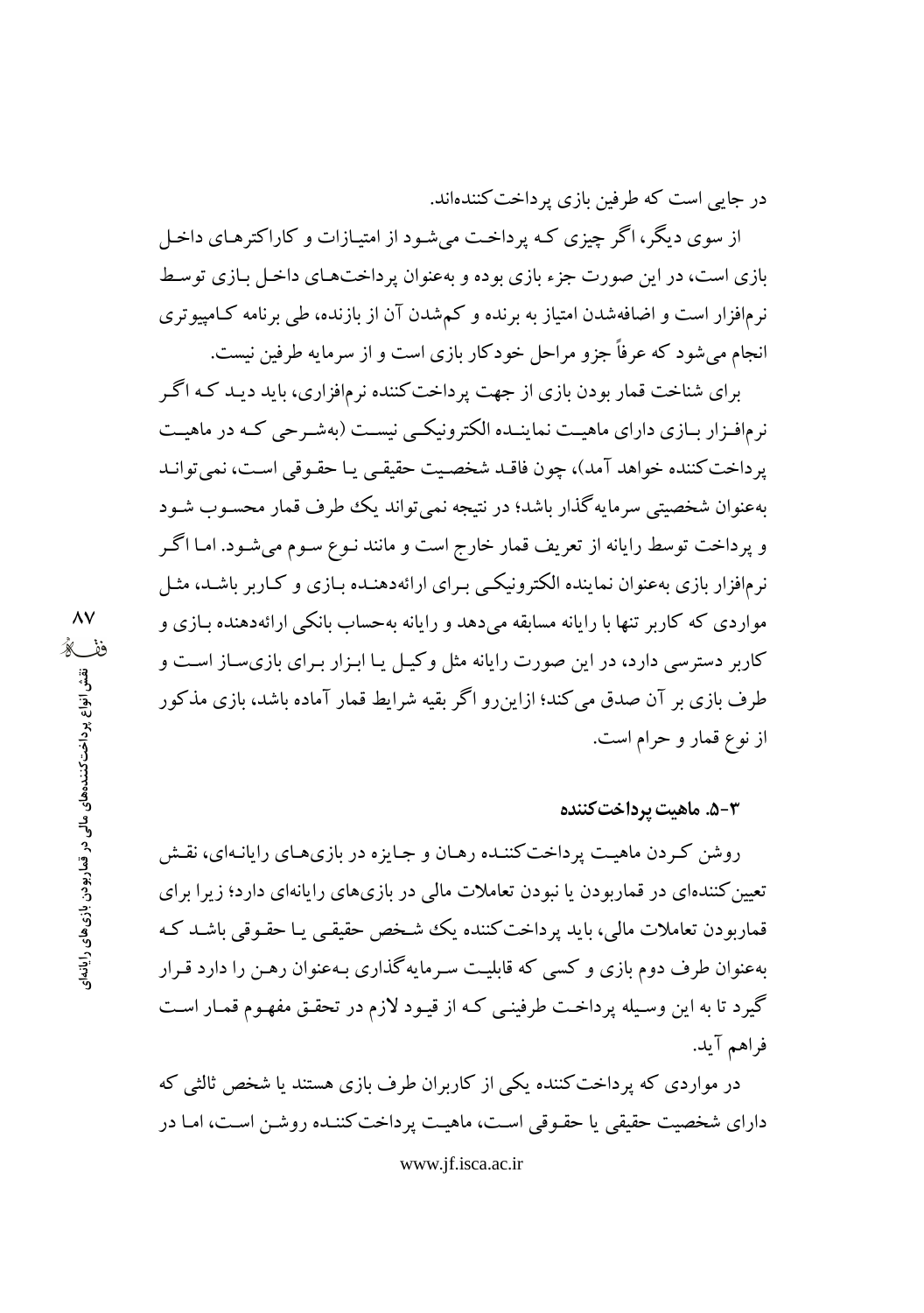مواردی که پرداخت توسط نرمافزار بـازی انجـام میشـود، شـناخت ماهیـت آن نیازمنـد دقت و بررسی است و باید دید آیا نرمافزار بازی قابلیت و اقتضـای پرداخت کننـدهبودن را دارد و می تواند یکی از شخصیتهای حقیقی یا حقوقی پرداخت کننده و طرف بـازی محسوب شود که در نتیجه برداخت آن در قماریبودن بازی نقش داشته باشد؟

نرمافزار بازی که عمـل پرداختهـای مـالی (اعـم از پـول پـا امتيـازات دارای ارزش معاملاتی) را در داخل بازی رایانـهای انجـام میدهـد، بـه دو گونـه اسـت؛ یـا بهصـورت آنلاین و کاملأ در ارتباط با شخص یا شرکت تولیدکننده یا توزیع کننـده و نیـز کـاربران است؛ مثل اینکه مرتبط با یک حساب بانکی برای آنهـا بـوده و بـا همـان حسـاب بـانکی دریافت و پرداخت انجام میشود، و یا اینکه بدون ارتباط با آنها و طبق طراحی بازی ساز و بهصورت هوش مصنوعی عمل می کند و در دریافت و پرداختها ارتباطی با بازی ساز و طرف ديگر ندارد.

در صورت اول که نرمافزار ارتباط روشنی با خارج بازی داشـته و بـه حسـاب بـانکی فرد یا شرکت ارائهدهنده بـازی و کـاربران دسترسـی دارد و بـه فراخـور بـازی اقـدام بـه نقل وانتقال مي کند، در جايگاه نماينده الکترونيکي براي آنها نقش آفريني مي کند کـه در این صورت باید شخصیتهای حقیقی یا حقـوقی مـرتبط بـا آن را بـهعنوان طـرف بـازی قلمداد کرد؛ زیرا نرمافزار بازی به گونهای طراحی شده است که با داشتن ماهیت ابـزاری بهصورت هدایتشده از سوی آنها عمل می کند و گویا خود فرد یا شـرکت ارائهدهنـده بازی همانند کاربر رایانه با ابزاری هوشمند در یک طرف بازی قرار دارد.

در صورت دوم که نرمافزارْ ارتبـاطي بـا خـارج از بـازي نـدارد و پرداخـت امتيـاز بـا استفاده از هوش مصنوعی و برای پیشبرد بازی و طبق طراحی های اولیه است، هیچ ارتباطی بین کاربران و بازیسازان و ناشران و… برقرار نیست و نمی تواند همان گونه که ایزار دست کبار ران است، بهعنوان نماینیده الکترونیکس و ایزار فیرد بیا شیرکت ارائهدهنده بازی باشد و صرفاً یک وسـیله و ابـزاری هوشـمند و پیشـرفته بـرای بـازی در دست کار بر ان است.

نرمافـزار بـازي در صـورت دوم نمي توانــد پرداخت كننــده و طـرف سـر مايه گذار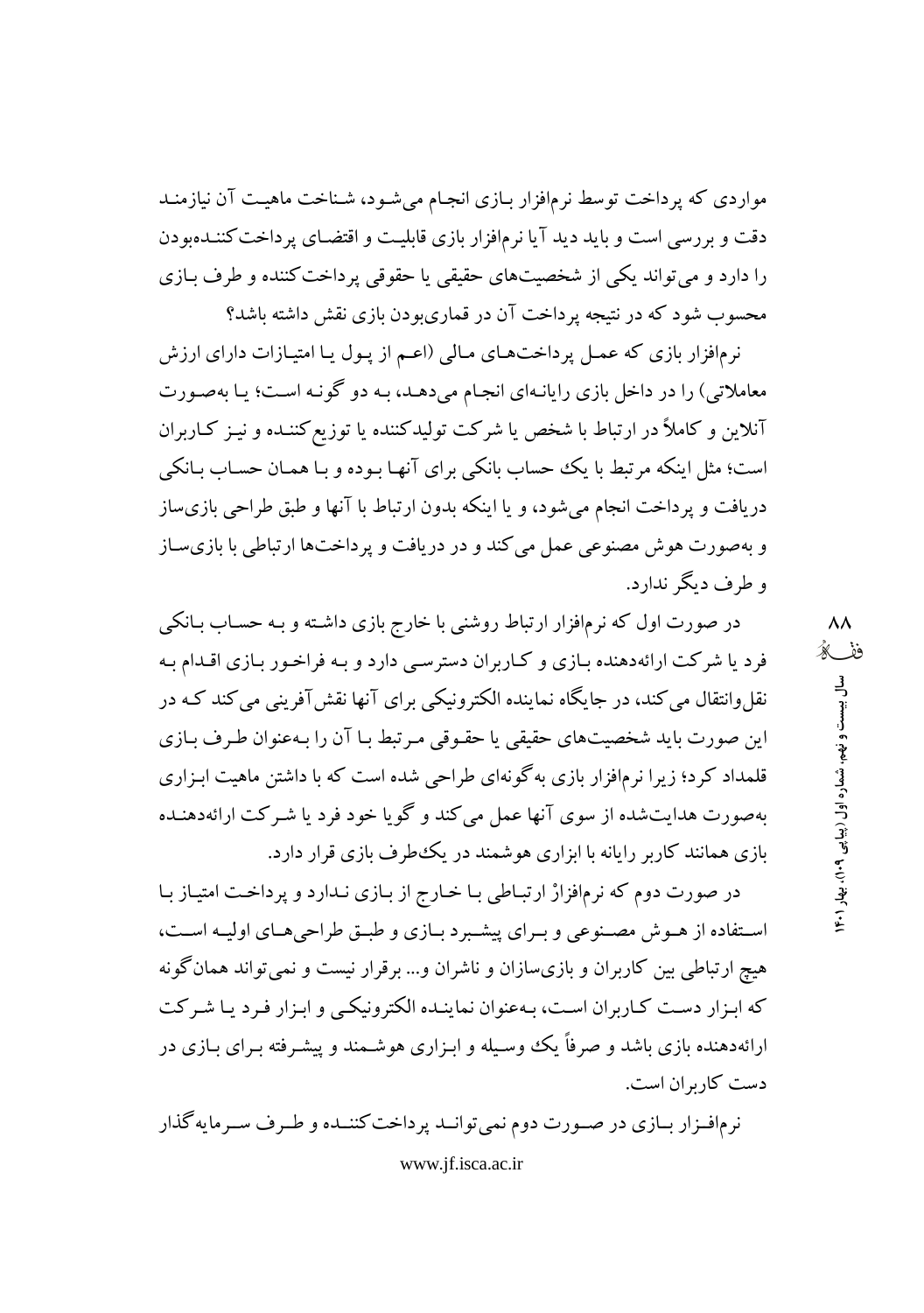محسوب شود و در واقع پرداخت کنندهای در کار نیست و این نرمافزار است کـه بــدون سه مایهای از طهر ف مقابـل و طبــق بر نامــه کــامییو تری، امتیــازات و امکانــاتی بــه کــاریر (Gamer: گیمر) می دهـد. بنـابراین درصـورتی که ایـن امتیازهـا دارای ارزش معـاملاتی باشد، با وجود اینکه برنده در اثر غلبه در بـازی، ارزش مـالی بـه دسـت مـی آورد، امـا از رهن و جایزهای با سرمایه طرف مقابـل نبـوده و آن را بـا کـارکرد خـود و بـا اسـتفاده از امکانات بازی به دست آورده است.

با توجه به روشن شدن ماهیت پرداخت کننده معلوم میشود که ابـزار و نرمافـزارْ تنهـا در بازیهای آنلاین –اگر شرایط دیگر مهیا باشـد–ایـن ویژگـی را دارد کـه در جایگـاه نماینده الکترونیکی عمل کند؛ چراکه قابلیت ارتباط بازیساز یا ناشر با کـاربر و بــازیکن وجود دارد و بازیساز می تواند به انحاء گوناگون مثـل نقل وانتقـالات مـالی ارتبـاطش را حفظ کند، اما در جایی که بازی بهصورت آفلاین انجام میشود، چون این ارتبـاط قطـع شده است و بازی ساز نمی تواند با کاربر و بازی ارتباط بگیرد، نمی تواند طرف بازی واقع شود و به عنوان پر داخت کننده و یا دریافت کننده مال، نقشی ایفا کند.

### نتيجه گيري

با توجه به تعریف قمار و عناصر رکنی آن و اقسام پرداخت کنندهها، بهروشـنـی بـه نتـایج ذيل دست مي بابيم:

- ۱. بر اساس آنچه در بخش آغازین مقاله بیان شـد، یکـی از شـرایط پنج گانــه وجـود قمار در تعاملات مالي در بازي رايانهاي، وجود قيد «طرفيني بـودن رهـن (جـايزه)» است. برای شناخت وجود این قید در بازی رایانهای بایـد انـواع پرداخت كننـدهها در ایــز بازیهـا بررسـی شـود. نتیجـه بررسـی انجامشـده ایــز اسـت کـه انـواع پرداخت کنندهها در بازیهای رایانهای عبارتند از: طرفین بازی، یک طرف بازی، شخص ثالث، نرمافزار بازي.
- ۲. قسم اول از یرداخت کنندهها که هر دو طرف بازی (برنده و بازنده) در دادن رهـن و جایزه در بازی شریک هستند، با توجه به تطبیق مفهوم قمار، از جملـه بازیهـای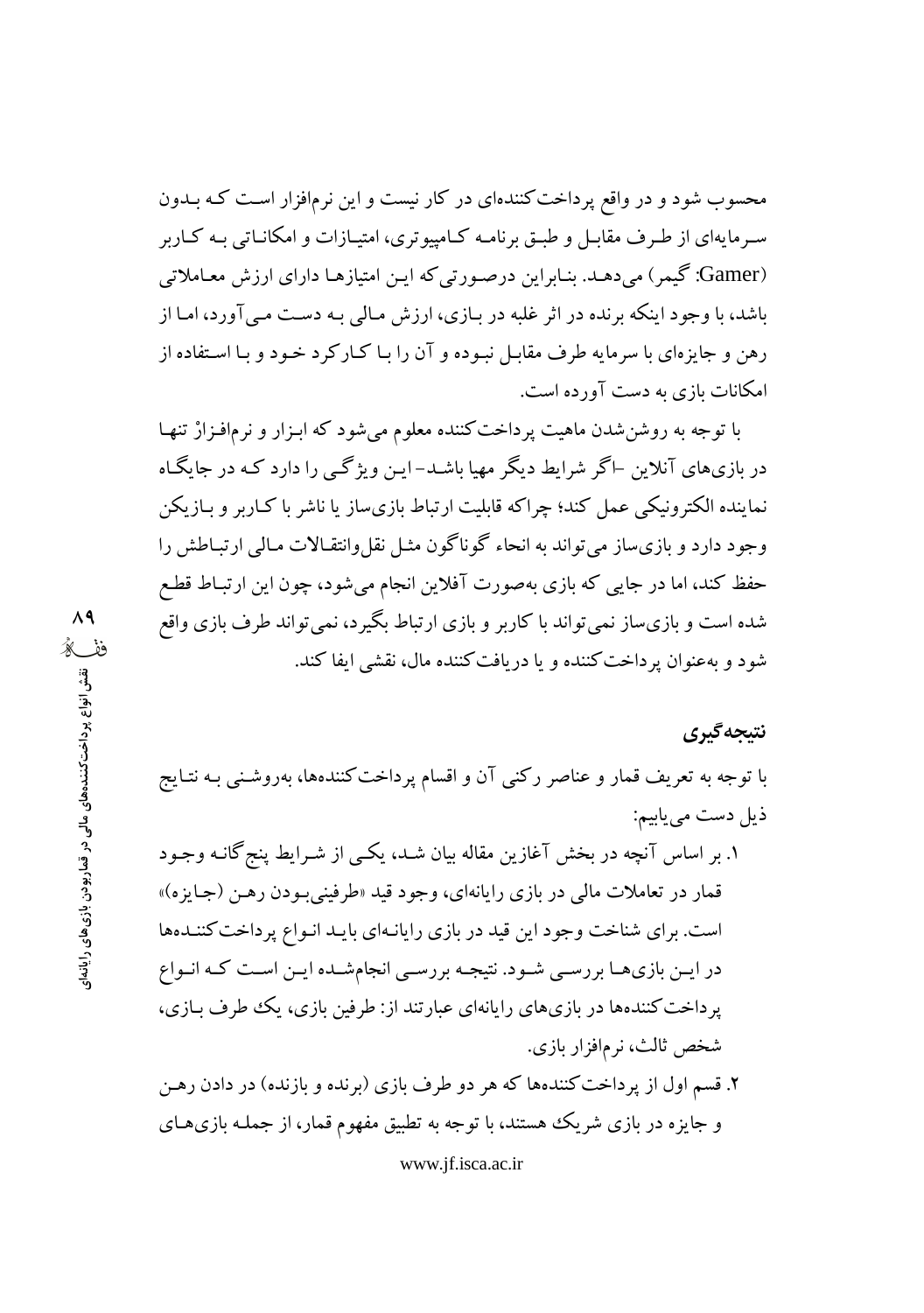قماری است، یا اینکه قمار در آن رخ داده است و حکم آن همان حکم بازیهای قمباری است. بیازی سیاکر استار و بخش مبیارزهطلبی در کلیش آو کلنیز -درصورتی که دو طرف بیذیرند کاراکتر بـه برنـده داده شـود- مصـداق ایـن قسـم است. ازاین رو، بازی ساکر استار آنلاین -با فراهم بودن بقیـه شـرایط- یـک بـازی قماری است و از جمله آلات مخصوصه است، درحالی کـه بـازی کلـش بـازی قماری نیست و فرد می تواند به گونهای دیگر از این بازی استفاده کند، اما اگر ایـن بخش را با شرایط مذکور بازی کند، قمار در این بازی هم رخ میدهد.

۳. درباره قسم دوم از پرداخت کننده در بازیها که پرداخت کنندهٔ جایزه یک طرف بازی است، این سؤال مطرح است که آیا این گونه بازیها قماری است؟ بـهعبارت دیگر، آیا این گونه پرداختها موجب می شـوند کـه بـازی رایانـهای مصـداقی از بازیهای قماری شود و جزو بازیهای بردوباختی محسوب شـوند؟ بـا تحليـل این گونه پرداختها میتوان گفت که یک طرف بـازی هـیچ هزینـهای پرداخـت نمي كند و از اين ناحيـه (طرفـي كـه پرداختـي نـدارد) بـاختي در كـار نيسـت و از طرف دیگر (رهن گذارنده) در صورت برد، هیچ پولی نمیبرد تا برنـده محسـوب شود و در این گونه بازیها، عرفاً برد و باختی اتفاق نمی\فتد تا قمـار بـر آن صـدق کند؛ ازاین رو دربازیهای رایانهای اگر یک طرف بازی مالی را بهعنوان رهـان و جایزه بپردازد، این بازی قماری نیست و از جهت قمار نمی توان حکم بـه حرمـت آن داد.

۴. در قسم سوم از پرداختها، در بازیهای رایانهای که شخص ثالث رهـن و جـایزه را وسط مي گذارد نيز قمار صدق نمي كند؛ چراكـه هيچ كـدام از طـرفين قمـار در پرداختن جايزه و رهن دخـالتي نداشـتهاند و عرفـاً بـرد و باخـت محقـق نميشـود؛ ازاینرو تعریف قمار بر این گونه بازیها صدق نمی کند و حکم آن از جهت قمارْ جواز است. لیگ بازیهای رایانهای و همچنین جنگ قبیلـهها در بـازی کلـش آو كلنز مي تواند از اين گونه بازي ها و مسابقات باشد.

۵. قسم چهارم از پر داختها کـه پر داخت کننـده بـهظاهر نرمافـزار بـازی اسـت، اگـر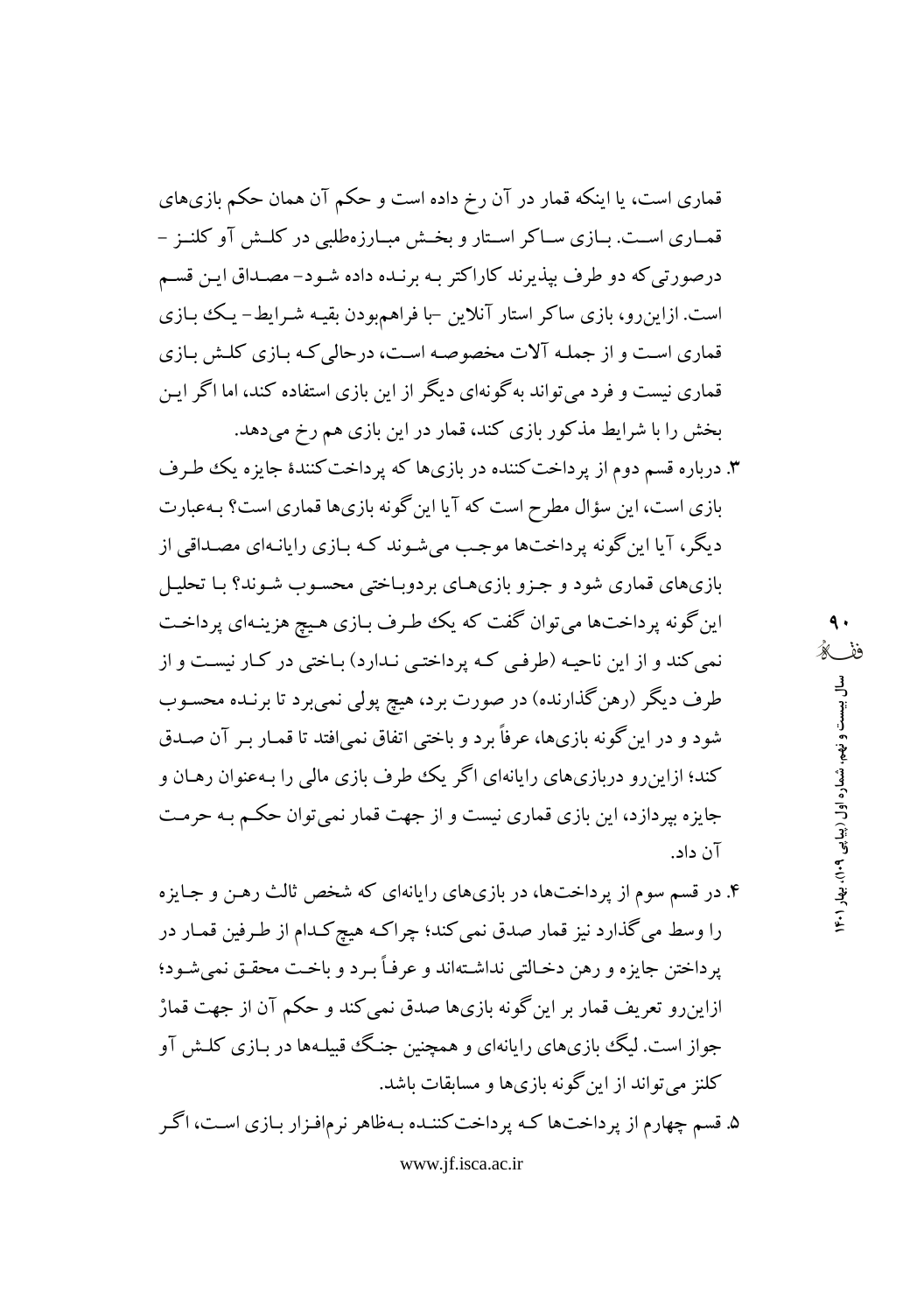نرمافزار بازی دارای ماهیت نماینده الکترونیکی نیست (بهشـرحی کـه بیـان شـد)، جبون فاقبد شخصيت حقيقبي يبا حقبوقي است نهي توانيد بيهعنوان شخصيتي سرمایهگذار باشد، و در نتیجه نمی تواند یک طرف قمار محسوب شـود. پرداخـت توسط رایانه از تعریف قمار خارج است اما اگـر نرمافـزار بـازی بـهعنوان نماینـده الکترونیکی برای ارائهدهنده بازی و کاربر باشد، مثل مـواردی کـه کـاربر تنهـا بـا رایانه مسابقه میدهد و رایانه به حساب بانکی ارائهدهنده بـازی و کـاربر دسترسـی دارد، در این صورت رایانه مثل وکیل یا ابزار برای بازیساز است و طرف بـازی بر آن صدق می کند؛ ازاین٫و اگر بقیـه شـرایط قمـار باشـد، بـازی از نـوع قمـار و حرام است.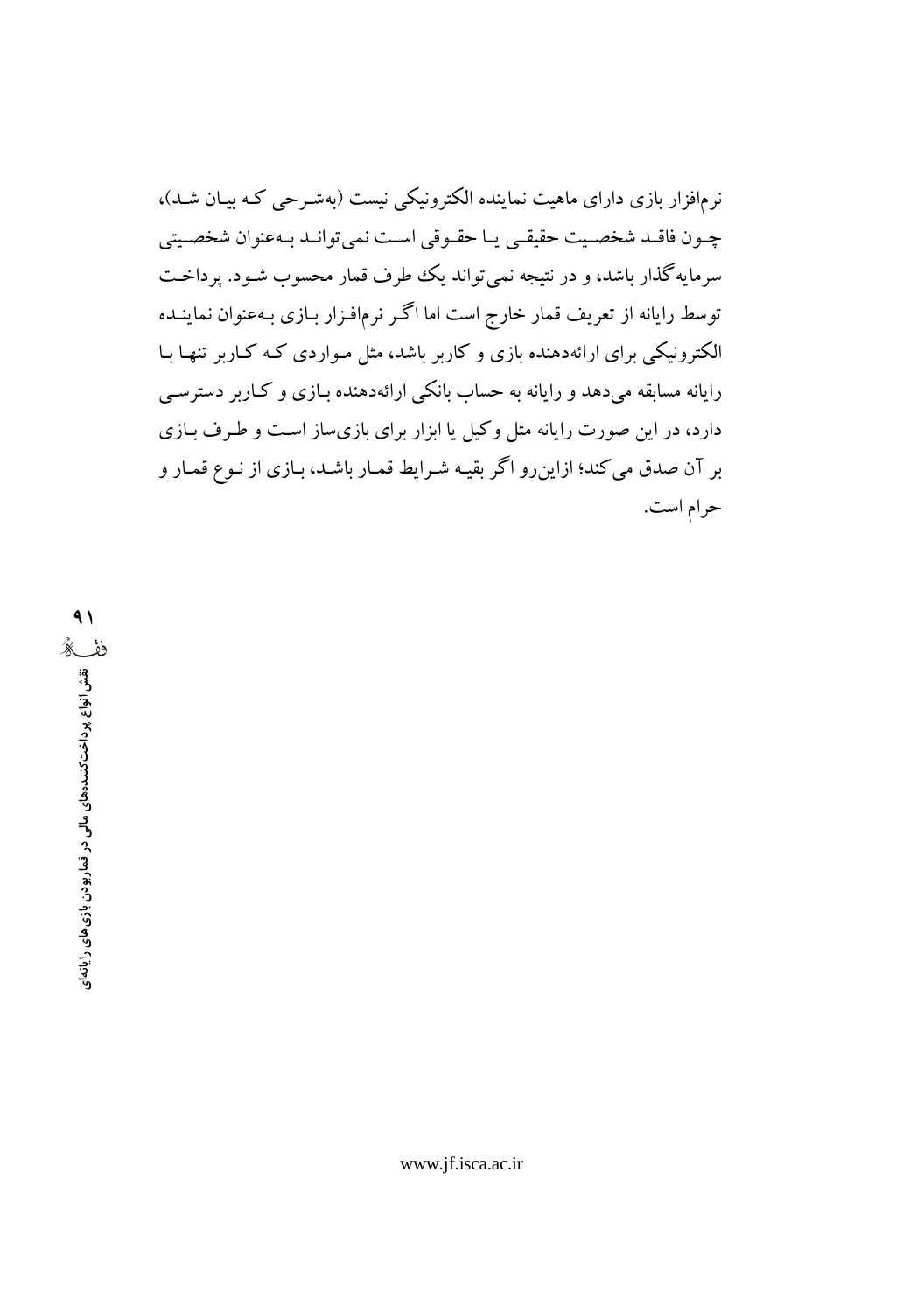# فهرست منابع

١. ابن|ثير، محمد بن مبارك. (بيتا). النهاية في غريب الحديث والاثر (چـاپ اول). قـم: مؤسسـه اسماعبلبان. ۲. ابن براج طرابلسي، عبدالعزيز. (۱۴۰۶ق). المهذب (چـاپ اول). قـم: دفتـر انتشـارات اسـلامي وابسته به جامعه مدرسین حوزه علمیه. ٣. ابندريد، محمد بن الحسن. (١٩٨٧م). جمهرة اللغة (چاپ اول). بيروت: دار العلم. ۴. ابنزوهره حلبي، حمزة بن علي. (١۴١٧ق). غنية النزوع إلى علمي الأصول والفـروع (چاپ اول). قم: مؤسسه امام صادق $\mathbb{R}.$ ۵. ابنِ سلام، ابوعبيد قاسم. (١٣٨۴ق). غريب الحديث (چـاپ اول). حيـدرآباد- الـدكن (هنـد): 97 مطبعة دائرة المعارف العثمانية. ففكه ۶. ابن سيده، علي بن اسـماعيل. (١۴١٧ق). المخصـص (چـاپ اول). بيـروت: دار إحيـاء التـراث سال بیست و نهم، شماره اول (پیاپی ۱۴۰۹)، بهار ۱۴۰۱ العربي. ٧. ابنِ سيده، علي بن إسماعيل. (١٤٢١ق). المحكم والمحيط الأعظم (چـاپ اول). بيـروت: دار الكتب العلميه. ٨ ابن فارس، احمـد بـن فـارس بـن زكريـا. (١٤٠۴ق). معجم مقـائيس اللغـة (چـاپ اول). قـم: انتشارات دفتر تبليغات اسلامي حوزه علميه قم. ۹. ابنِ منظور، محمد بن مكرم. (۱۴۱۴ق). لسان العرب (چاپ سوم). بيـروت: دار الفكـر للطباعـة والنشر والتوزيع. ١٠. ابن نجيم، زين|لدين. (بيتا). البحر الرائق شرح كنـز الـدقائق ومنحـة الخـالق وتكملـة الطـوري (چاپ دوم). قاهره: دارالکتب الاسلامي. ١١. ابوالصلاح حلبي، تقي|لدين. (١۴٠٣ق). الكافي في الفقه (چـاپ اول). اصـفهان: كتابخانـه عمومي امام اميرالمؤمنين ﷺ.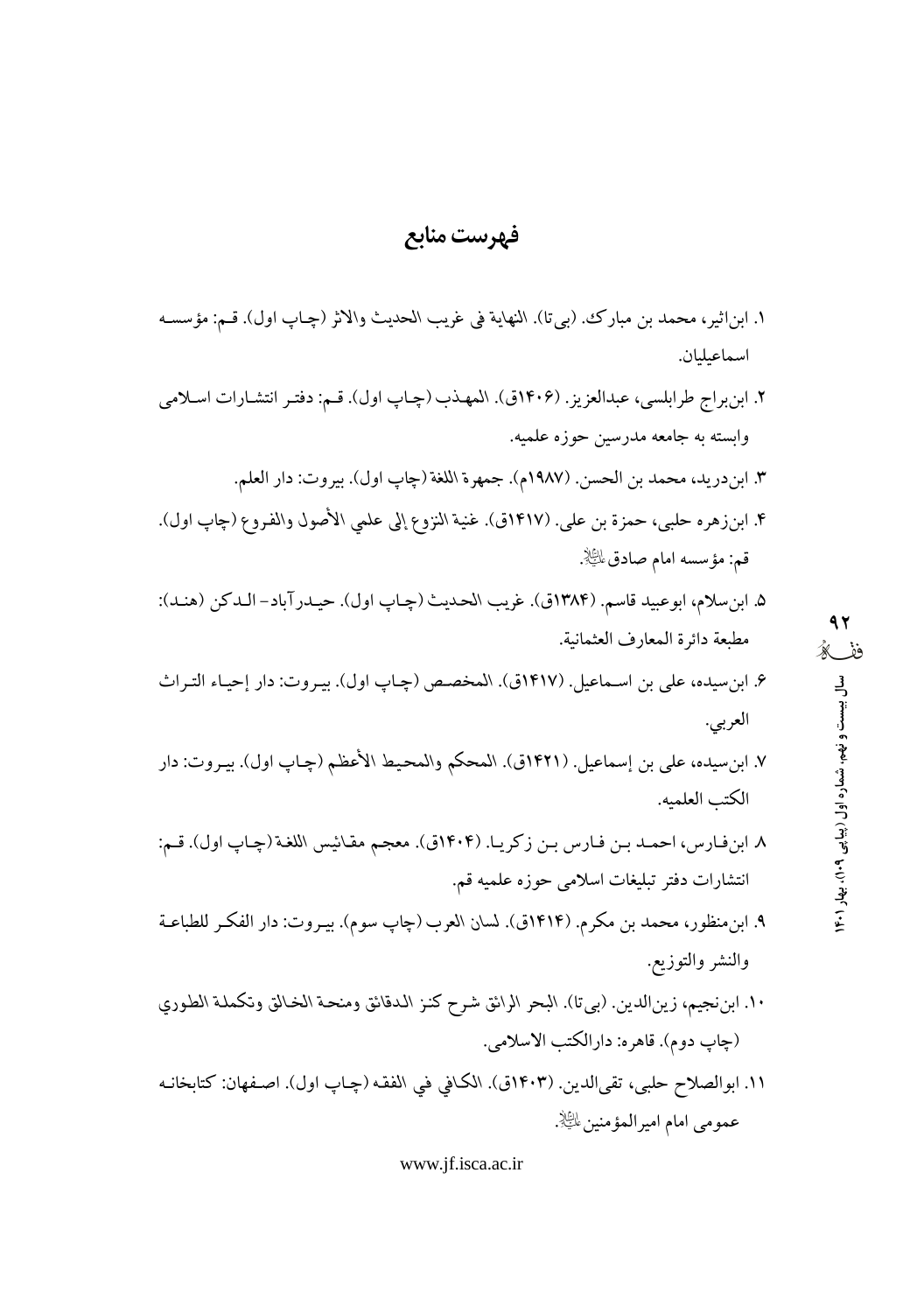۱۲. احمدوند، محمدعلی. (۱۳۹۰). روانشناسی بازی (چاپ اول). تهران: دانشگاه ییام نور.

١٣. ازهري، محمد بن أحمـد. (٢٠٠١م). تهـذيب اللغـة (چـاب اول). بيـروت: دار إحيـاء التـراث العربي.

- ۱۴. امامي خوانساري، محمد. (بيتا). الحاشية الثانية على المكاسب (چاپ اول). بي جا: بي نا. ۱۵. الانصاري، زكريا. (۱۴۱۴ق). فتح الوهاب بشرح منهج الطلاب. بيروت: دار الفكر.
- ١۶. الأنصـاري، زكريـا. (بيتـا). أسـني المطالب في شـرح روض الطالب. قـاهره: دار الكتـاب الإسلامي.
- ١٧. النووي، ابوزكريا. (١٤١٢ق). روضة الطالبين وعمدة المفتين (چـاپ دوم). بيـروت: المكتـب الإسلامي.
- ۱۸. انصـاري، شـيخ مرتضـي. (۱۴۱۵ق). كتـاب المكاسـب (چـاپ اول). قـم: كنگـره جهـاني بزرگداشت شيخ اعظم انصاري.
- ۱۹. بنیاد ملی بازیهای رایانهای. (۱۳۹۲). فرهنگ واژگان و دانشنامه تولید بازیهای رایانـهای. تهران: بنیاد ملی بازیهای رایانهای.
	- ٢٠. جرجاني، الشريف. (١٤٠٣ق). التعريفات (چاپ اول). بيروت: دار الكتب العلمية.
- ٢١. جوهري، اسماعيل بن حماد. (١٤١٠ق). الصحاح: تـاج اللغـة وصـحاح العربيـة (چـاپ اول). بيروت: دار العلم للملايين.
- ٢٢. حر عاملي، محمد بن حسن. (١٤٠٩ق). وسائل الشيعه (چاپ اول). قم: مؤسسه آل|لبيتﷺ.
- ٢٣. حسيني عاملي، سيدجواد. (١٤١٩ق). مفتاح الكرامة في شرح قواعد العلامة (چاپ اول). قـم: دفتر انتشارات اسلامی وابسته به جامعه مدرسین حوزه علمیه قم.
	- ٢۴. حلي، حسين. (١۴١٥ق). بحوث فقهية (جاب جهارم). قم: مؤسسة المنار.
- ٢۵. حميري، نشوان بن سعيد. (١۴٢٠ق). شمس العلوم ودواء كلام العرب من الكلوم (چاپ اول). بيروت: دار الفكر المعاصر.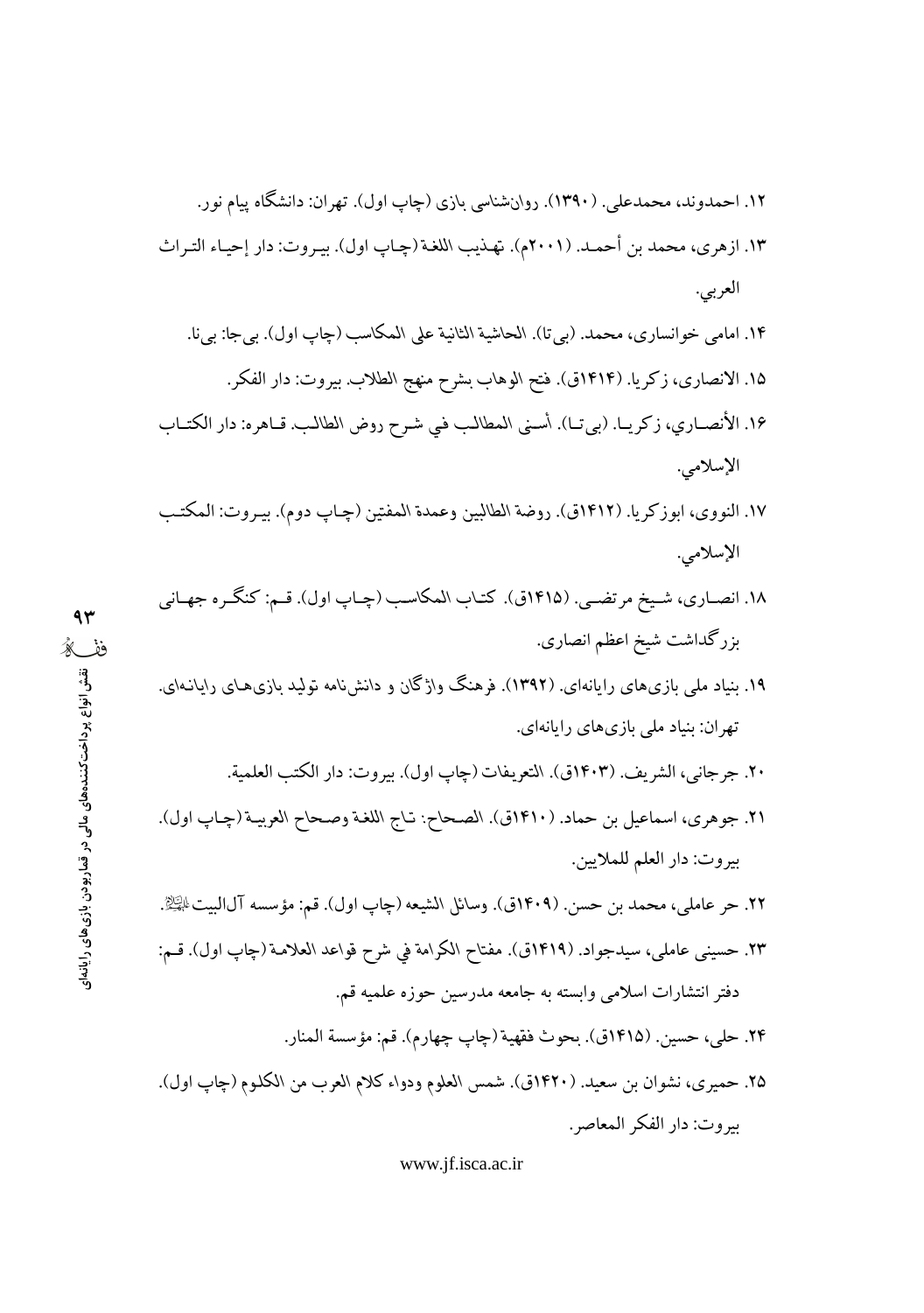- ۲۶. خادمی کوشا، محمدعلی؛ عبداللهی، محمود؛ درخشـاندوسـت، عسـکر و ارغـوانی فـلاح، وحید. (۱۳۹۷). شناخت بازیهای رایانهای در موضوعشناسی فقهی. چهارمین کنفرانس ملی و دومین کنفرانس بینالمللی بازیهای رایانهای؛ فرصتها و چالشها.
- ٢٧. خويبي، سيدابوالقاسم موسوى. (١٣٧٧). مصباح الفقاهة: المكاسب (چـاپ اول). قـم: مكتبـة الداوري.
- ٢٨. زمخشري، محمود بن عمرو بن أحمد. (١٤١٧ق). الفائق في غريب الحديث (چـاپ اول). بيروت: دار الكتب العلميه.
- ٢٩. سلار ديلمي، حمزة بن عبدالعزيز. (١٤٠۴ق). المراسم العلوية والأحكام النبويـة (چـاپ اول). قم: منشورات الحرمين.
- ۳۰. شهیدی تبریزی، میرزا فتـاح. (۱۳۷۵ق). هدایـة الطالب إلمي أسرار المكاسب (چـاپ اول). تبريز : چايخانه اطلاعات.
- ٣١. صاحب بن عباد، اسماعيل. (١٤١٤ق). المحيط في اللغة (چاپ اول). بيروت: عالم الكتاب. ٣٢. طريحي، فخرالدين. (١٤١۶ق). مجمع البحرين (چاپ سوم). تهران: كتابفروشي مرتضوي. ٣٣. طوسي، محمد بن حسن. (١٤٠٠ق). النهاية في مجرد الفقه والفتاوي (چـاپ دوم). بيـروت: دار الكتاب العربي.
- ٣٣. علامـه حلـي، حسـن بـن يوسـف. (١٣٨٨ ق). تـذكرة الفقهـاء (چـاب اول). قـم: مؤسسـه آلاليت اليكي
- ٣۵. علامه حلي، حسن بن يوسف. (١٤١٣ق). قواعد الأحكام في معرفة الحـلال و الحـرام (چـاپ اول). قم: دفتر انتشارات اسلامی وابسته به جامعه مدرسین حوزه علمیه قم.
- ٣۶. العيني، بدرالدين. (بي تا). عمدة القاري شرح صحيح البخاري. بيروت: دار إحياء التراث العربي.
- ٣٧. غروي نائيني، ميرزا محمدحسين. (١٣٧٣ق). منية الطالب في حاشية المكاسب (چـاپ اول). تهران: المكتبة المحمدية.
	- ۳۸. فراهیدی، خلیل بن احمد. (۱۴۱۰ق). کتاب العین (چاپ دوم). قم: نشر هجرت.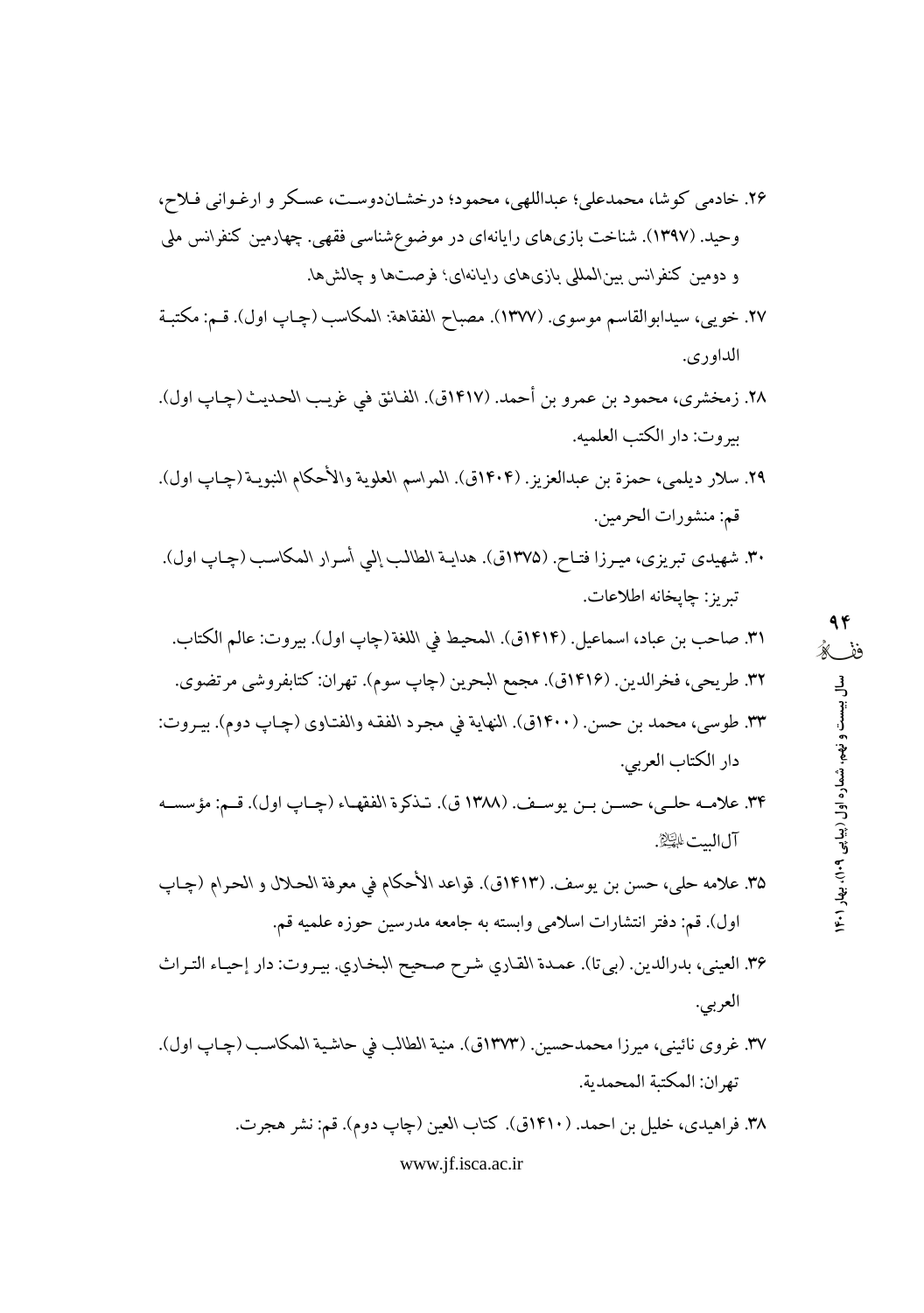اول). قم: منشورات دار الرضي.

- ۴۱. الكاسانى، علاءالدين. (۱۴۰۶ق). بدائع الصنائع في نرتيب الشرائع (چـاپ دوم). بيـروت: دار الكتب العلمية.
- ۴۲. كاشف الغطاء، جعفر بن خضر مالكي. (۱۴۲۰ق). شرح الشيخ جعفر على قواعـد العلامـة ابـن المطهر. بيجا: مؤسسة كاشف الغطاء–الذخائر.
- ۴۳. محقق کرکی، علی بن حسین. (۱۴۱۴ق). جامع المقاصد فی شرح القواعد (چـاپ دوم). قـم: مؤسسه آل الست ﷺ.
	- ۴۴. مصطفى، ابراهيم. (بيتا). المعجم الوسيط (مجموعة من المؤلفين). استانبول: دار الدعوه.
- ۴۵. موسوى خميني، سيدروح\لله. (۱۴۱۵ق). المكاسب المحرمة (چاپ اول). قم: مؤسســه تنظـيم و نشر آثار امام خمینبیﷺ.
- ۴۶. موسوى قزويني، سيدعلي. (۱۴۲۴ق). ينابيع الأحكام في معرفة الحلال والحرام (چـاپ اول). قم: دفتر انتشارات اسلامی وابسته به جامعه مدرسین حوزه علمیه.
- ۴۷. میـرزای شـیرازی، محمـدتقی. (۱۴۱۲ق). حاشـیة المکاسـب (چـاپ اول). قـم: منشـورات الشريف الرضي.
- ۴۸. نجفي، محمدحسن. (۱۴۰۴ق). جواهر الكلام في شرح شرائع الإسلام (چـاپ هفـتم). لبنـان: دار إحياء التراث العربي.

۴۹. هارلوك، اليزابت. (۱۳۶۴). بازي (مترجم: وحيد رواندوست). تهران: انتشارات يوش.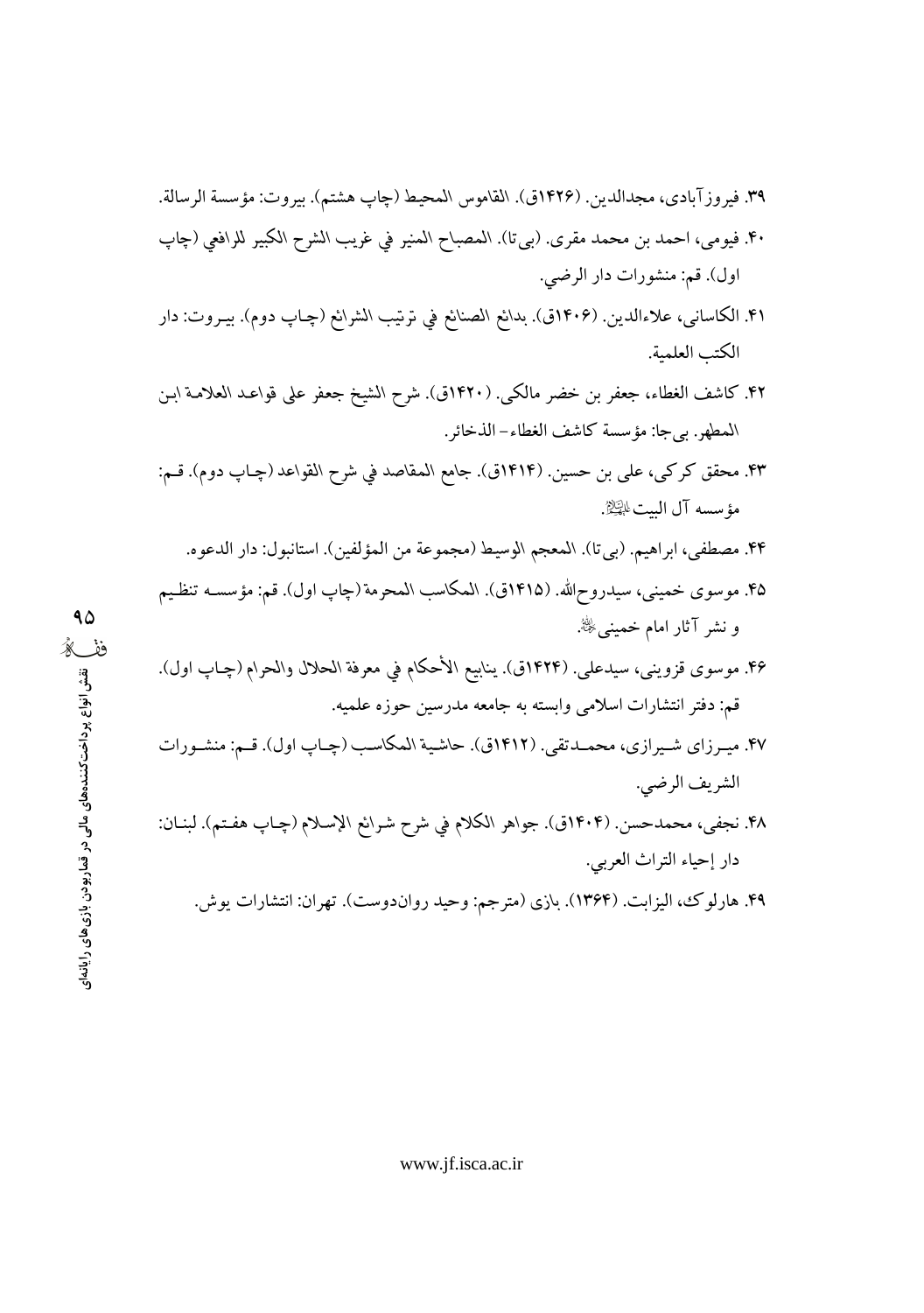#### **References**

- 1. Abu al-Salah Halabi, T. (1403 AH). *Al-Kafi fi al-Fiqh*. (1 st ed.). Isfahan: Imam Amir al-Mo'menin Public Library. [In Arabic]
- 2. Ahmadvand, M. A. (1390 AP). *Game Psychology*. (1 st ed.). Tehran: Payame Noor University. [In Persian]
- 3. Al-Aini, B. (n.d.). *Umdat al-Qari Sharh Sahih al-Bukhari*. Beirut: Dar Ihya al- Toras al-Arabi.
- 4. Al-Ansari, Z. (1414 AH). *Fath al-Wahhab be Sharh Minhaj al-Tulab*. Beirut: Dar al-Fikr.
- 5. Al-Kasani, A. (1406 AH). *Bada'i al-Sana'e fi Tartib al-Shara'e*. (2nd ed.). Beirut: Dar Al-Kitab Al-Ilamiyah. [In Arabic]
- 6. Allameh Heli, H. (1388 AH). *Tadkirah al-Foqaha*. (1 st ed.). Qom: Alulbayt Institute. [In Arabic]
- 7. Allameh Heli, H. (1413 AH). *Qawa'id al-Ahkam fi Ma'arifah al-Halal va al- Haram*. (1<sup>st</sup> ed.). Qom: Islamic Publications Office affiliated with the Qom  $\hat{\mathbb{X}}$  is Seminary Teachers Association. [In Arabic]
- 8. Al-Nawawi, A. (1412 AH). *Rawzat al-Talebin*. (2<sup>nd</sup> ed.). Beirut: Al-Maktab al-Islami. [In Arabic]
- 9. Ansari, Sheikh Morteza. (1415 AH). *Kitab al-Makasib*. (1 st ed.). Qom: World Congress in honor of Sheikh Azam Ansari. [In Arabic]
- 10. Ansari, Z. (n.d.). *Asni al-Matalib fi Shrah Rawz al-Talib*. Cairo: Dar al-Kitab al-Islami.
- 11. Azhari, M. (2001). *Tahdib al-Luqah*. (1<sup>st</sup> ed.). Beirut: Dar Ihya al-Toras al-Arabi.
- 12. Emami Khansari, M. (n.d.). *Al-Hashiyah al-Thaniyah ala al-Makasib*. (1 st ed.).
- 13. Farahidi, K. (1410 AH). *Kitab al-Ain*. (2<sup>nd</sup> ed.). Qom: Hijrat Publications. [In Arabic]
- 14. Fayumi, A. (n.d.). *Al-Misbah Al-Munir fiGharib Al-Sharh Al-Kabir le Rafi'i*. (1st ed.). Qom: Dar Al-Razi Publications.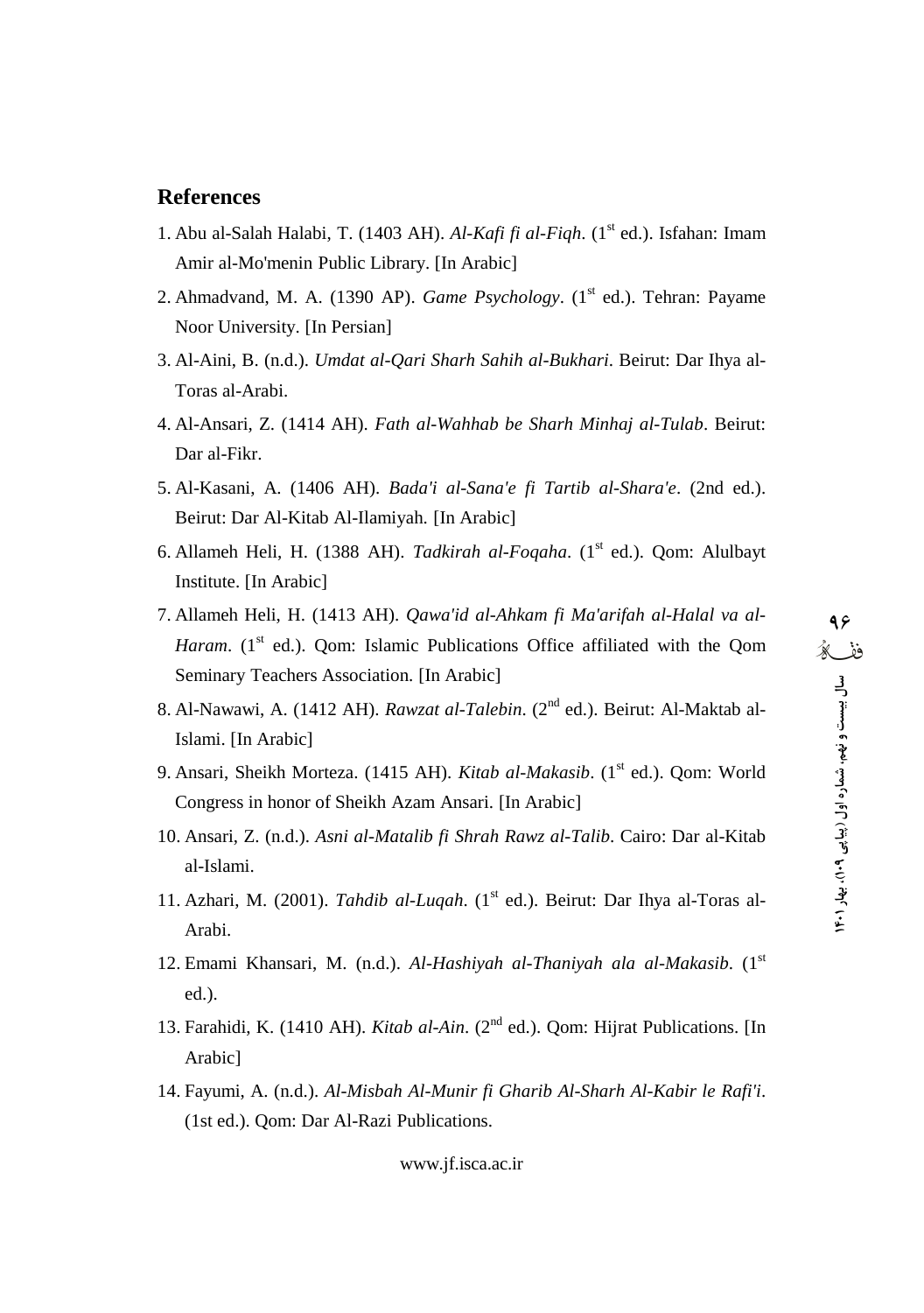- 15. Firoozabadi, M. (1426 AH). *Al-Qamous al-Muhit*. (8 th ed.). Beirut: Al-Risalah Foundation. [In Arabic]
- 16. Gharavi Naeini, M. M. H. (1373 AH). *Maniyah al-Talib fi Hashiyah al* makasib. (1<sup>st</sup> ed.). Tehran: Al-Maktabah al-Muhammadiyah. [In Arabic]
- 17. Harlock, Elizabeth. (1364 AP). *Game* (Ravandoost, V, Trans.). Tehran: Yosh Publications. [In Persian]
- 18. Heli, H. (1415 AH). *Bohouth al-Fiqhiyah*. (4 th ed.). Qom: Al-Manar Foundation. [In Arabic]
- 19. Hor Ameli, M. (1409 AH). *Wasa'il al-Shia*. (1<sup>st</sup> ed.). Qom: Alulbayt Institute. [In Arabic]
- 20. Hosseini Ameli, S. J. (1419 AH). *Miftah al-Kiramah fi Sharh Qawa'id al-* Allamah. (1<sup>st</sup> ed.). Qom: Islamic Publications Office affiliated with the Qom Seminary Teachers Association. [In Arabic]
- 21. Humeiri, N. (1420 AH). *Shams al-Ulum waDawa Kalam al-Arab min al-* Kalum. (1<sup>st</sup> ed.). Beirut: Dar al-Fikr al-Mu'asir. [In Arabic]
- 22. Ibn Athir, M. (n.d.). *Al-Nahayat fi Qarib al-Hadith va al-Athar*. (1st ed.). Qom: Esmailian Institute.
- 23. Ibn Baraj Torablesi, A. (1406 AH). Al-Muhadab. (1<sup>st</sup> ed.). Qom: Islamic Publications Office affiliated with the seminary teachers' association. [In Arabic]
- 24. Ibn Darid, M. (1987). *Jamharah al-Luqat*. (1<sup>st</sup> ed.). Beirut: Dar Al-Ilm.
- 25. Ibn Faris, A. (1404 AH). *Mujam Maqa'is al-Luqat*. (1 st ed.). Qom: Qom Islamic Propagation Office of Qom Seminary Publications. [In Arabic]
- 26. Ibn Manzur, M. (1414 AH). *Lisan al-Arab*. (3<sup>rd</sup> ed.). Beirut: Dar al-Fikr le al-Taba'at va al-Nashr va al-Tawzi. [In Arabic]
- 27. Ibn Najim, Z. (n.d.). *Al-Bahr al-Ra'iq Sharh Kanz al-Daqa'iq va Minhat al- Khaliq va Takmilah al-Touri.* (2<sup>nd</sup> ed.). Cairo: Dar al-Kotob al-Islami.
- 28. Ibn Salam, A. (1384 AH). *Qarib al-Hadith*. (1 st ed.). Hyderabad Al-Dukan. (India): Matba'ah Da'irah al-Ma'arif al-Othmaniyah. [In Arabic]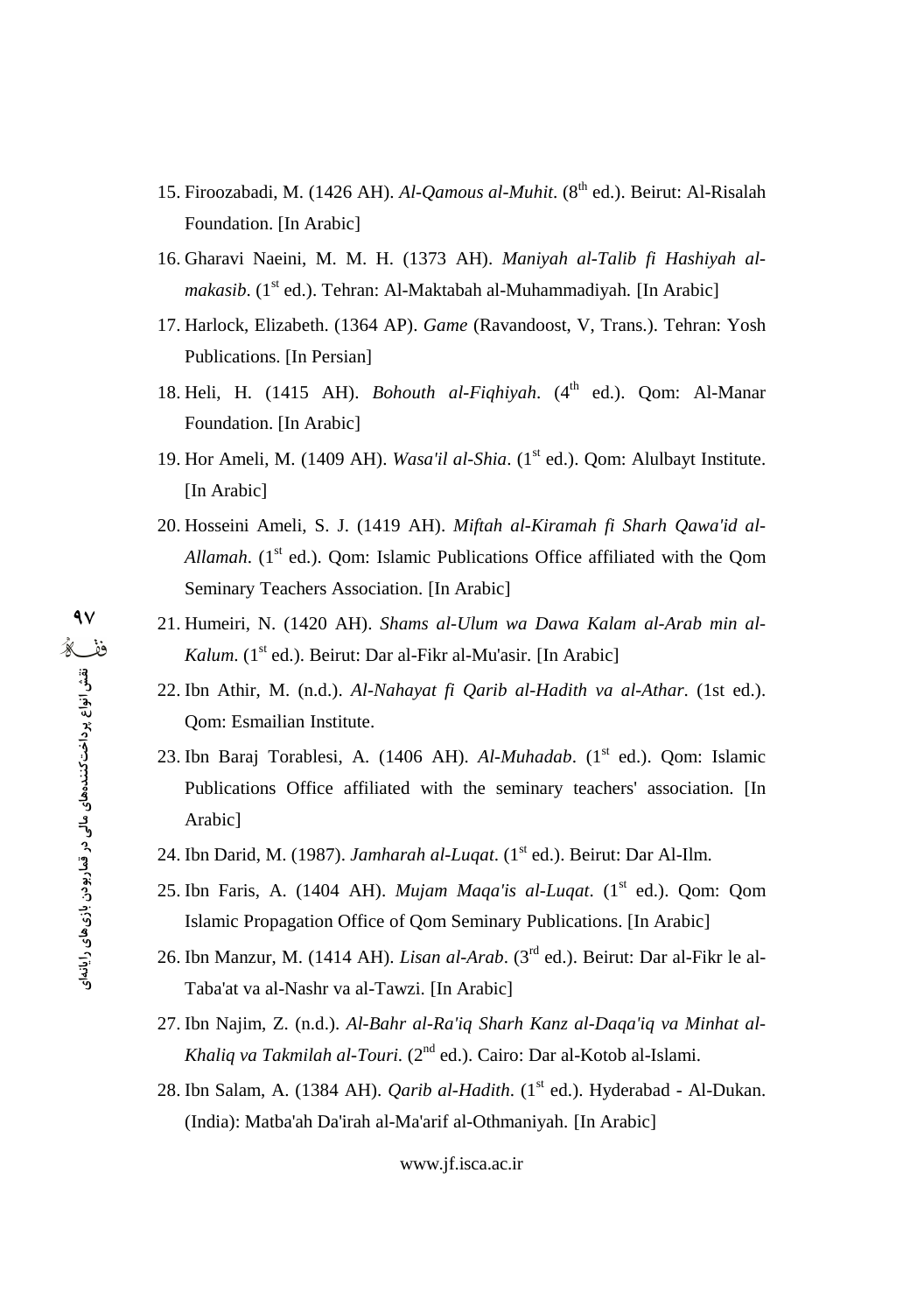- 29. Ibn Sayyidah, A. (1417 AH). *Al-Mukhasis*. (1<sup>st</sup> ed.). Beirut: Dar Ihya al-Toras al-Arabi. [In Arabic]
- 30. Ibn Sayyidah, A. (1421 AH). *AL-Mukham va al-Muhit al-A'azam*. (1st ed.). Beirut: Dar Al-Kitab Al-Ilmiyeh. [In Arabic]
- 31. Ibn Zahra Halabi, H. (1417 AH). *Qaniah al-Nozou' ila Ilmi al-Usul va al- Forou*. (1st ed.). Qom: Imam Sadegh Institute. [In Arabic]
- 32. Johari, I. (1410 AH). *Al-Sahah: Taj al-Luqah va Sahah al-Arabiyah*. (1st ed.). Beirut: Dar Al-Ilm le al-Mala'in. [In Arabic]
- 33. Jorjani, A. (1403 AH). *Al-Ta'arifat*. (1 st ed.). Beirut: Dar Al-Kitab Al-Ilmiya. [In Arabic]
- 34. Kashif al-Ghitta ', J. (1420 AH). *Sharh al-Shaikh Jafar ala Qawa'id al- Allamah ibn al-Mutahar*. Kashif Al-Ghitta Foundation - Al-Dhakaer. [In Arabic]
- 35. Khademi Koosha, M. A., & Abdollahi, M., & Derakhshan Doost, A., 7 Arghavani Fallah, Vahid. (1397 AP). *Identifying computer games in jurisprudential Subject studies*. Fourth National Conference and Second International Conference on Computer Games; Opportunities and Challenges. [In Persian]
- 36. Khoei, S. A. M. (1377 AP). *Misbah al-Fiqh: Al-Makasib*. (1 st ed.). Qom: Maktabah al-Dawari. [In Persian]
- 37. Mirza Shirazi, M. T. (1412 AH). *Hashiyah al-Makasib*. (1 st ed.). Qom: Al- Sharif Al-Razi Publications. [In Arabic]
- 38. Mohaqeq Karaki, A. (1414 AH). *Jama'e al-Maqasid fi Sharh al-Qawa'id*. (2 nd ed.). Qom: Alulbayt Institute. [In Arabic]
- 39. Mousavi Khomeini, S. R. (1415 AH). *Al-Makasib al-Muharramah*. (1 st ed.). Qom: Institute for Organizing and Publishing the Works of Imam Khomeini. [In Arabic]
- 40. Mousavi Qazvini, S. A. (1424 AH). *Yanabi' al-Ahkam fi Ma'arifah al-Halal va al-Haram*. (1st ed.). Qom: Islamic Publications Office affiliated with the seminary teachers' association. [In Arabic]